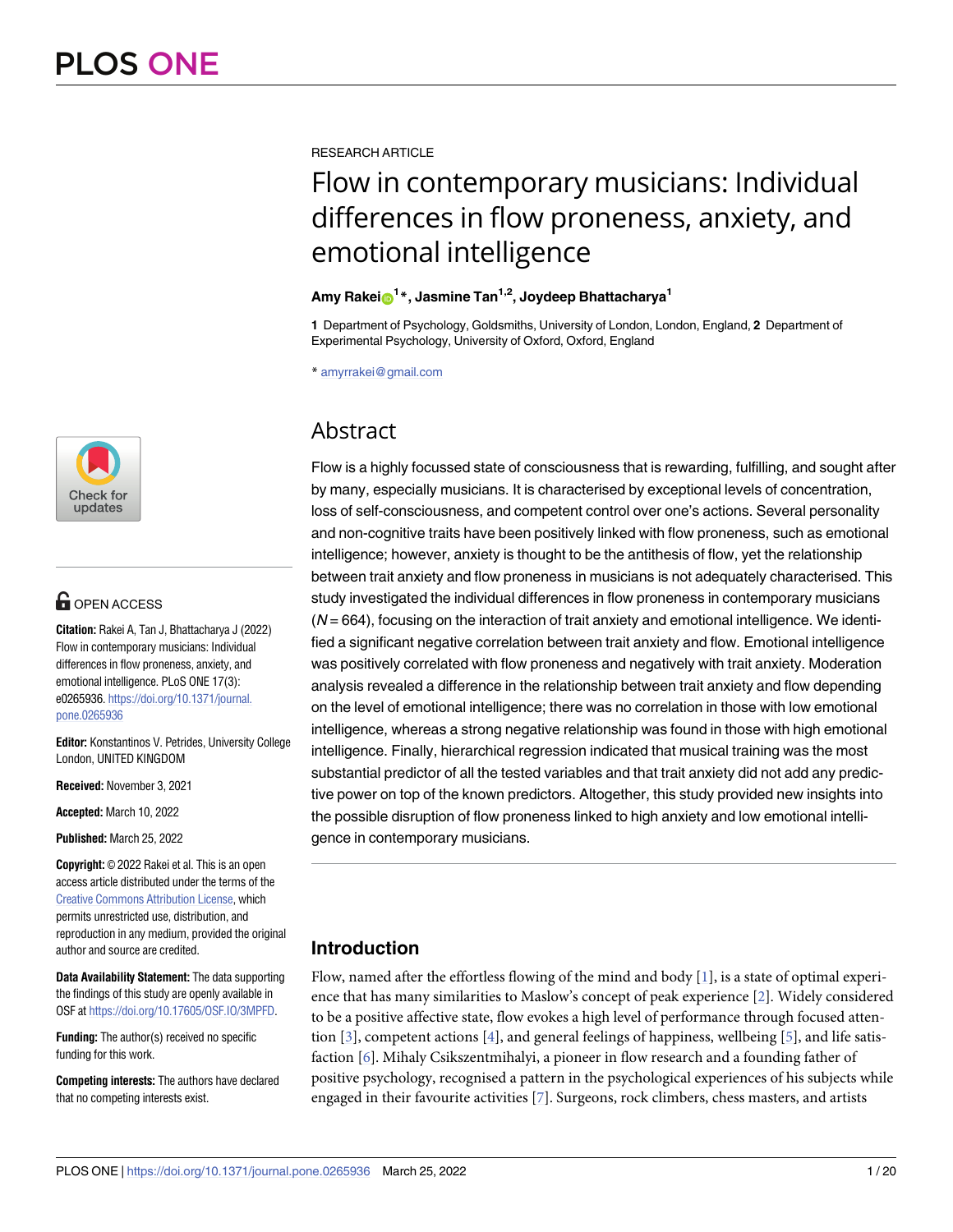<span id="page-1-0"></span>described feeling totally immersed, motivated by the experience itself, and pursuing the activity for its pure enjoyment. Unsurprisingly, musicians are no exception, finding flow to be critically relevant [[8,9\]](#page-15-0). For example, as flow is highly rewarding and performance during flow is of exceptional nature, musicians may be encouraged to spend thousands of hours mastering their instruments through regularly entering flow state [\[10\]](#page-15-0). Flow occurs regularly in musicians [[11](#page-15-0)] though there are wide variations in flow proneness, for example, pianists exhibit lower flow proneness than brass and string players [[12](#page-15-0)] and improvisation, which is relied on more heavily by contemporary musicians, has been critically linked to flow [\[13\]](#page-15-0). Flow proneness (or dispositional flow) is the tendency to experience flow states and is correlated with a greater sense of wellbeing in musicians [[14](#page-15-0)]. Therefore, the principal focus of this study is to investigate the individual differences account of flow proneness in contemporary musicians.

Several personality traits have been associated with higher flow proneness in various populations yet anxiety, often considered the antithesis of flow from its very first model [\[7\]](#page-15-0), has not been fully explored. Musicians are commonly afflicted with anxiety [[15](#page-15-0)]; in fact, research suggests 71% of professional musicians experience high levels of anxiety or panic attacks, and 68.5% have experienced depression [[16](#page-15-0)]. This could be due to external factors like a lack of financial stability [[17,18\]](#page-15-0) and stressful working conditions [\[19\]](#page-15-0), or internal factors such as personality traits, including high levels of neuroticism in professional musicians [\[20\]](#page-15-0). Anxiety can be defined as a trait or a state; trait anxiety is centred around the proneness to react in an anxious way to stressful situations [[21](#page-15-0)] and is considered a more stable disposition, whereas state anxiety exists in a moment, in reaction to a specific stimulus [\[22\]](#page-15-0). Direct analogies between state and trait anxiety should not be made as they have distinct manifestations [[23](#page-15-0)] and neuroanatomical and functional differences [[24](#page-15-0)]. Specifically, those with high trait anxiety have structural differences in their grey matter, whereas those with high state anxiety have differences in functional connectivity, alluding to the temporary nature of their anxiety. A typical state of anxiety for musicians of all standards is music performance anxiety (MPA) [\[20\]](#page-15-0), often referred to as stage fright. MPA is well known to be negatively associated with flow [\[25–27](#page-15-0)]. Trait anxiety and MPA were shown to be related [\[28–30\]](#page-16-0); however, the occupational stressors of elite opera singers, specifically personal resources and personal strain, correlated with trait anxiety more than MPA [[23](#page-15-0)], and MPA is thought to be more closely related to social anxiety than trait anxiety [[31](#page-16-0)], suggesting there are different mechanisms at play.

The relationship between trait anxiety and flow has only been briefly mentioned in two previous studies, but neither focused on musicians. Asakawa found that Japanese college students with lower levels of trait anxiety were more likely to experience flow in daily life [\[6\]](#page-15-0), while Jackson and colleagues noted that a lack of ability to maintain focus and inappropriate worrying were the cognitive components of anxiety that affected flow states the most [\[32\]](#page-16-0). We suggest that trait anxiety would be specifically relevant in the context of flow in musicians due to the high prevalence of anxiety in this population. We predicted that trait anxiety would be negatively related flow proneness in musicians, which would echo findings from MPA studies, but may suggest a more general and stable relationship between trait anxiety and flow.

Another relevant trait in the context of flow in musicians is emotional intelligence (EI) [[33](#page-16-0)]. EI is distinguished into two types: ability EI, which is one's ability to competently manage, process and utilise emotional information in cognitive tasks [[34](#page-16-0)], and trait EI, which is an affective personality trait, relating to emotion-centric dispositions and self-perceptions [[35](#page-16-0)]. Trait EI is usually measured by psychometric self-reporting, while ability EI is measured by responses to specific task-based scenarios. The stable nature of trait EI is relative to the dispositional nature of trait anxiety and flow proneness and is, therefore, most applicable to this study. Some of the main facets of trait EI include self-esteem, emotion regulation, trait happiness, and stress management [[36](#page-16-0)], all of which have theoretical links to flow proneness; a significant positive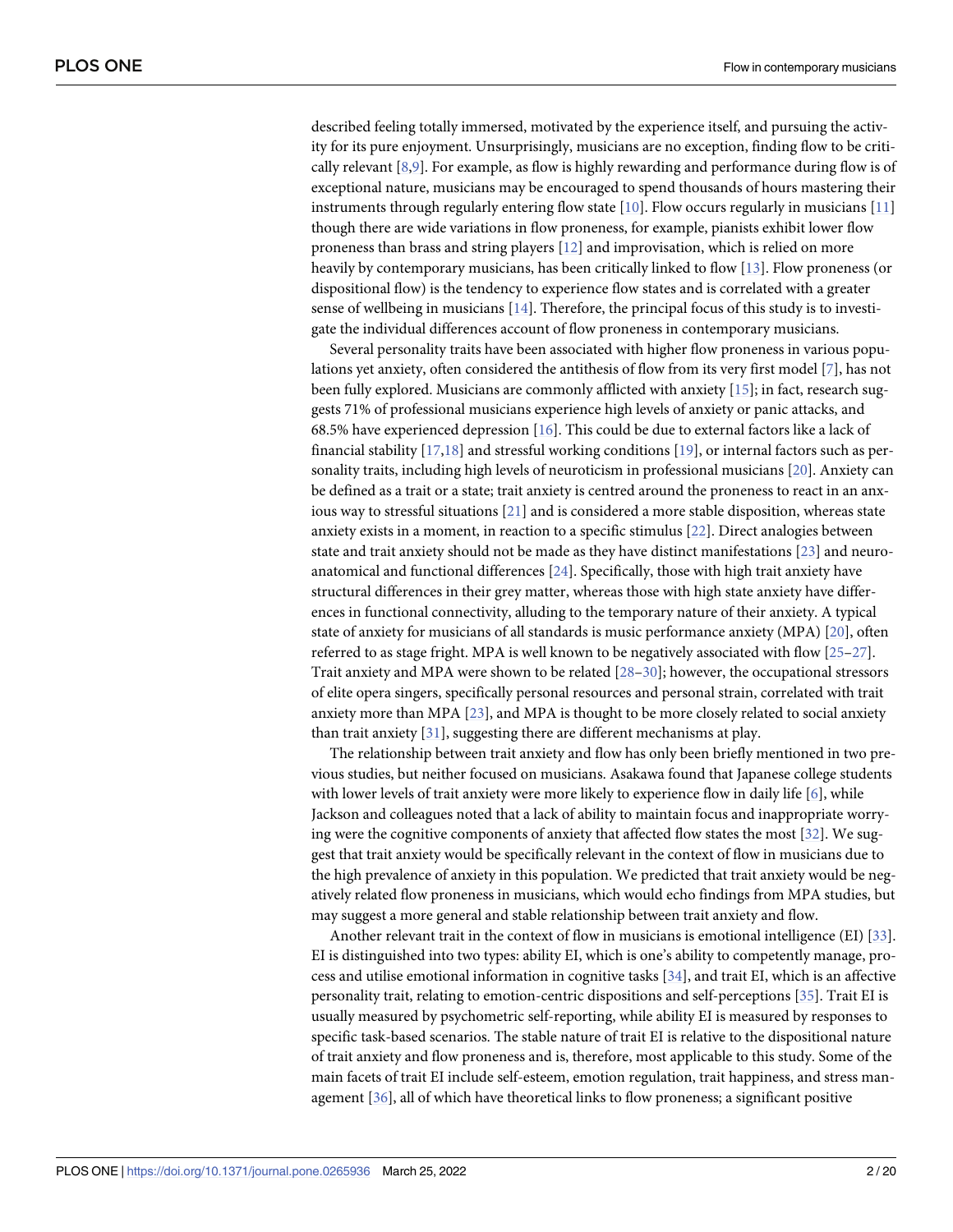<span id="page-2-0"></span>relationship between EI and flow proneness has already been identified in musicians [\[37\]](#page-16-0). Wrigley and Emmerson [\[12\]](#page-15-0) found that most music students did not experience a flow state during an examination as a stressful situation, such as this, may increase one's self-awareness and stress levels rendering them unable to reach flow. Efficient stress management, a feature of trait EI, may significantly improve one's chances of achieving flow and inevitably produce a more controlled and successful performance. High achievement in music has been associated with increased reports of flow state [\[38\]](#page-16-0) and given music's emotional nature, competent musicians are likely to have an increased ability to successfully manage and manipulate musical emotions [[39](#page-16-0)]. Of note, the length of musical training was positively related to trait EI in a sample of student musicians [\[40\]](#page-16-0).

Furthermore, an interaction between EI and trait anxiety may be present in flow proneness. EI is negatively related to stress and anxiety  $[41,42]$  $[41,42]$  and is positively associated with general feelings of wellbeing [\[43\]](#page-16-0); therefore, the negative correlation we have predicted earlier between trait anxiety and flow may have a different degree of intensity at apportioned levels of EI. Specifically, we predict flow proneness to be less related to anxiety in musicians with low EI, as they have reduced control over emotional situations [\[44\]](#page-16-0), which may negate the expected positive effect of low trait anxiety on flow proneness in this group. Music performance can be an intense emotional experience [\[45\]](#page-16-0) and if low EI inhibits one's ability to feel in control in this scenario, it would be contrary to the central flow precondition of 'sense of control' [[1](#page-14-0)]. Additionally, individuals with high trait anxiety have an impeded ability to maintain their attention [\[46\]](#page-16-0), which is a vital component of 'concentration on the task at hand', a second central flow precondition [[1](#page-14-0)]. So, while a high EI may offer improved emotional control in those with low anxiety, it may be insufficient to overcome the negative effect of high trait anxiety, implying a more significant relationship between anxiety and flow may be found in this group. We suggest that moderation analysis with EI as the moderator would be the most appropriate way to understand these differences.

Personality traits have been thoroughly researched concerning flow state, and stable associations have been widely agreed upon. For example, flow proneness is thought to be positively associated with dopaminergic-controlled personality dimensions such as stable emotion and positive affect [\[47\]](#page-16-0), whereas a predisposition to experiencing negative moods, known as neuroticism, may restrict an individual's opportunity to reach flow [\[48,49\]](#page-16-0). Flow states usually occur during autotelic experiences, where the task is intrinsically pleasurable and rewarding [\[1](#page-14-0)[,49\]](#page-16-0). Such an experience requires motivation and enjoyment, which may be difficult to achieve if one feels low. Those with high neuroticism may also face barriers such as lower working memory, higher mind-wandering and lower levels of attention control [[50](#page-16-0),[51](#page-17-0)] which may obstruct one's access to flow states. An essential feature of flow proneness may be self-regulation [[52](#page-17-0)] which is closely associated with high emotional stability (neuroticism when reverse-scored) and subjective wellbeing [\[53\]](#page-17-0). Emotional regulation may be partly genetically determined, expressed as a higher density of dopamine receptors [[54](#page-17-0)] found in flow-prone individuals [[47](#page-16-0)]. It is further thought that emotional regulation is facilitated by EI [\[33\]](#page-16-0).

Openness-to-experience is highly predictive of flow in both non-musicians [[55](#page-17-0)] and musicians [[56](#page-17-0)] and has been closely related to musical talent and creativity [\[57,58](#page-17-0)]. Csikszentmihalyi and Rathunde [[59](#page-17-0)] conjectured that those who are open to challenges or are willing to persist and engage in stimulating activities would be more likely to achieve flow. Furthermore, conscientious individuals have a high level of motivation and are likely to spend time honing skills [\[48\]](#page-16-0) conducive to reaching the challenge-skill balance, another central pillar of flow [\[1](#page-14-0)[,60\]](#page-17-0). Evidence supports this; conscientiousness is the most consistent personality predictor of flow proneness in everyday life [\[48\]](#page-16-0) and, more specifically, during study time, leisure and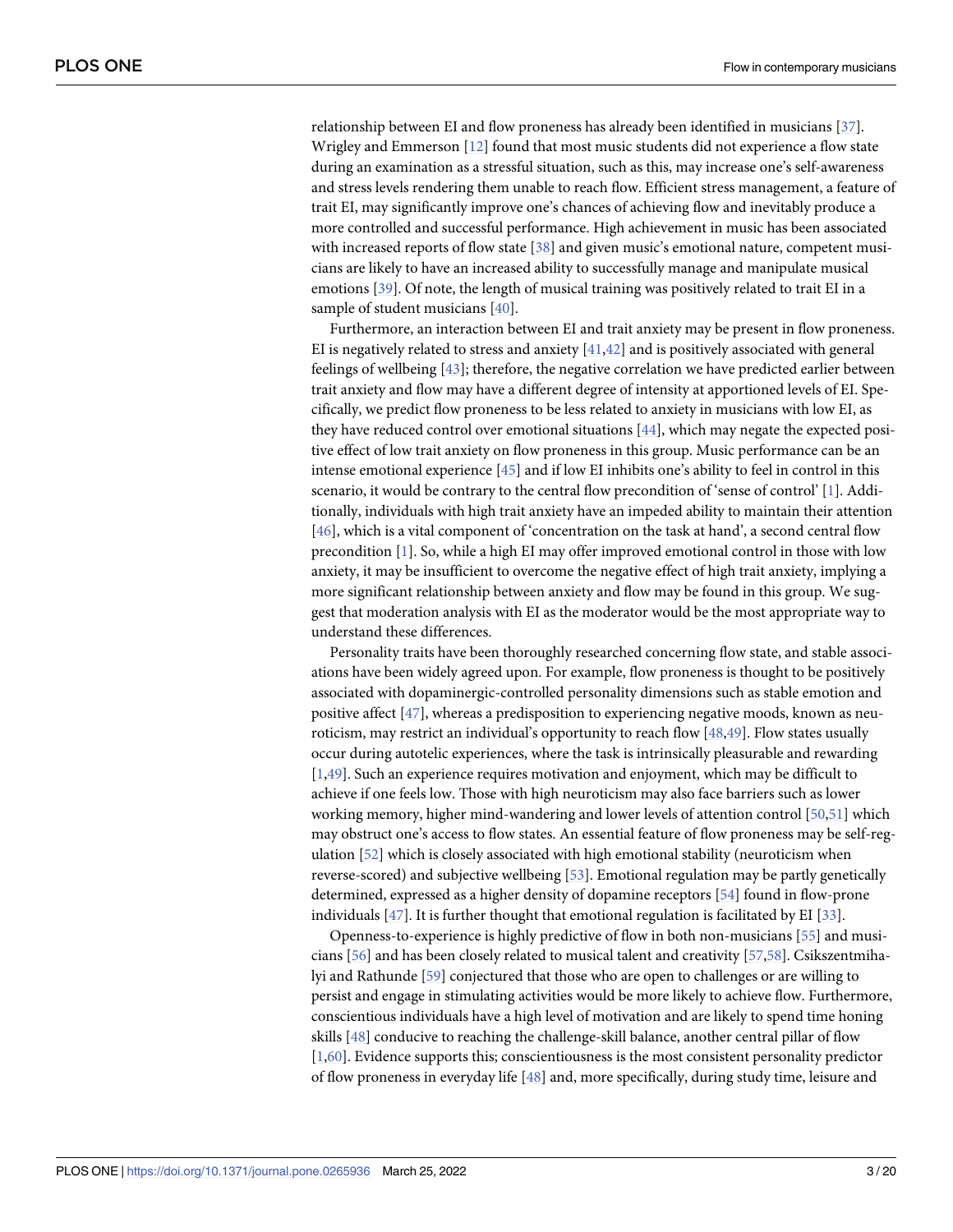<span id="page-3-0"></span>while playing an instrument [\[56\]](#page-17-0). However, the relations between flow proneness and agreeableness, and extraversion are inconclusive [\[61–64\]](#page-17-0).

Other than these standard personality traits, several other non-cognitive traits have been associated with flow proneness, and here, we focus only on those appropriate in the context of musicians. The extent to which one feels they have control over events in their life is known as locus of control (LOC), and this may be relevant in the context of 'sense of control', the flow dimension [\[65\]](#page-17-0). A person with an internal LOC feels responsible for their actions, successes and shortcomings, whereas a person with an external LOC feels their life is controlled by fate or a person of power [[66](#page-17-0)]. It is theorised that an internal LOC directly influences our sense of wellbeing [[67](#page-17-0)] and happiness [[68](#page-17-0)] and is positively associated with flow proneness; in an experimental paradigm using a Tetris computer game, changes to the skills-demands compatibility (challenge-skill balance) greatly affected individuals with a strong internal LOC, whereas those with a weak internal LOC were barely affected [[68](#page-17-0)]. Individuals with a strong internal LOC were more likely to experience flow when they perceived a fit between the challenge of the situation and their skills. Furthermore, individuals with a strong internal LOC tended to experience more control under conditions of skills-demand compatibility, which may be more conducive to flow. Musicians may adjust their skills-demand compatibility by learning suitably difficult music or increasing the demands by performing in front of an audience. Those with a strong internal LOC may be more likely to feel in control while being slightly challenged, making them more susceptible to musical flow. Musical training increases skill level [\[69\]](#page-17-0) and may also improve the likelihood of finding the challenge-skill balance. However, there is conflicting evidence about the role musical training plays in flow proneness. For example, the duration of the training and the age at which training began were not predictive of flow [\[37\]](#page-16-0), whereas the broader musical training measure was predictive of flow proneness [\[70\]](#page-17-0).

A related concept to conscientiousness and training is grit, defined by the level of perseverance one has for their long term goals, even in the face of failure and adversity [\[71\]](#page-17-0). Flow theory suggests that skill level needs to be competent to get into flow [[9\]](#page-15-0), so individuals with a higher level of perseverance for an activity would develop greater skill and passion, giving grittier individuals a better chance of achieving flow, which is supported by findings in musicians [\[70\]](#page-17-0). Similarly, growth mindset is an attitude towards whether one's abilities are improved through dedication and hard work or are fixed [[72](#page-18-0)]. Although growth mindset is thought to be related to LOC and grit, it was not predictive of flow proneness in musicians [\[70\]](#page-17-0). Furthermore, flow may occur regularly in different contexts, and musicians may be more prone to flow in musical scenarios than in daily life. Non-music specialist students and high-achieving and moderately-achieving music students experienced flow regularly during music practice, more than in most other daily activities, except studying [\[38\]](#page-16-0). The moderately-achieving music students experienced flow slightly less in music than the other groups (37.2% compared to 50% of the time) and reported slightly more flow in sport. The challenges of underachieving at a specialist music school may impact one's enjoyment and confidence, thus reducing flow.

Therefore, it is likely that multiple factors influence flow proneness, and understanding how trait anxiety and EI measure next to the variety of established personality and non-cognitive traits would provide critical and novel insight into understanding the individual differences in flow proneness in musicians—the principal aim of this study. Here, we focused exclusively on a large cross-sectional sample of contemporary musicians. Most studies on flow in music have identified correlations between flow proneness and various traits using classical musicians or students; these require corroborating with a broader range of musicians before they can be generalised. It is vital to include contemporary musicians in these discussions as they often have different training experiences, motivation, employment opportunities and commitment to music than their classical counterparts [[73](#page-18-0)].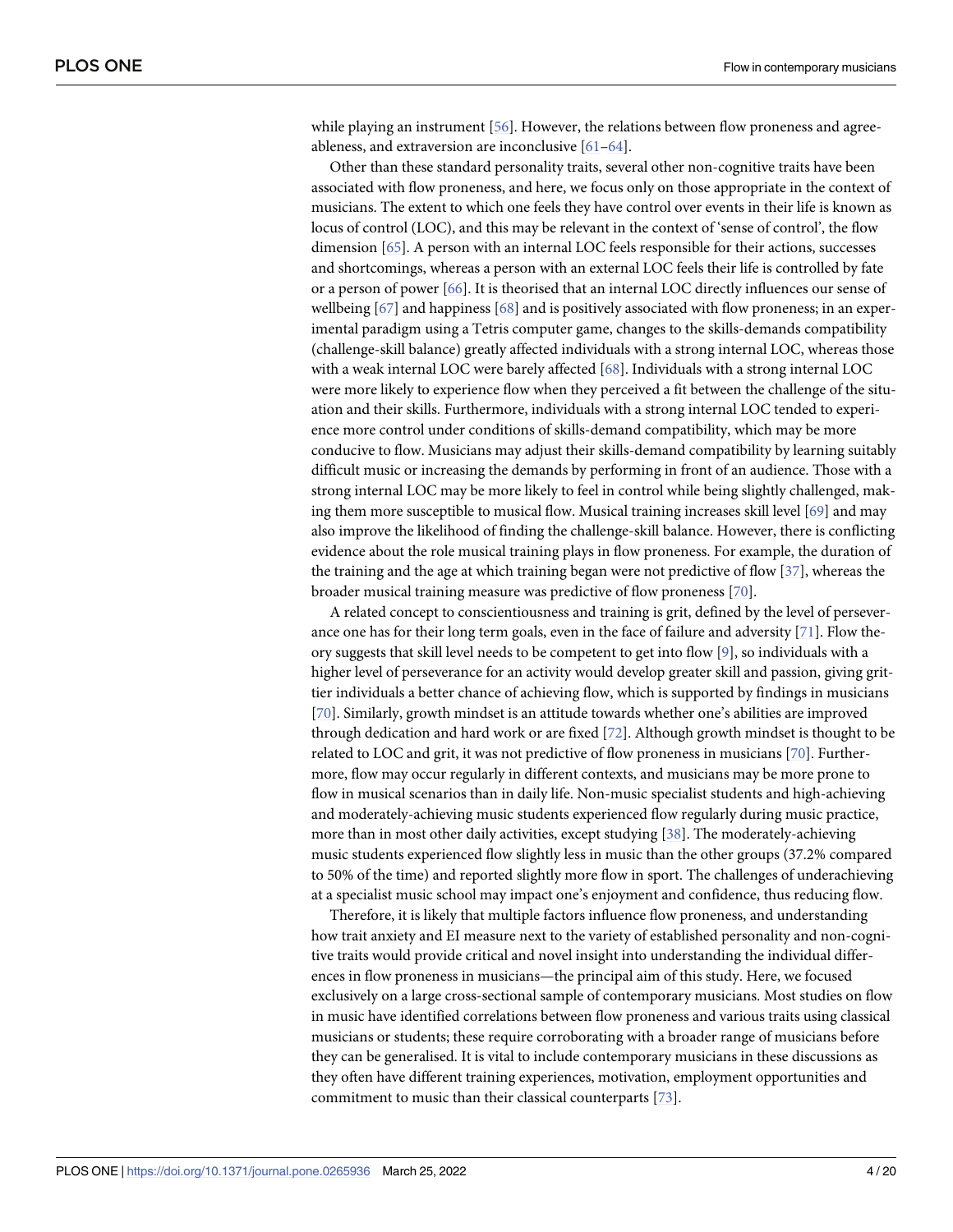<span id="page-4-0"></span>We hypothesised that features of trait anxiety such as inhibited attention, lack of sense of control, and increased self-consciousness might disrupt flow proneness. We, therefore, predicted that (i) there would be a strong negative correlation between trait anxiety and dispositional flow. Following previous findings on classical musicians [\[37\]](#page-16-0), we predicted that (ii) EI would be positively correlated with flow proneness. We also hypothesised that (iii) EI would moderate the relationship between anxiety and flow proneness. We theorised that the effect of trait anxiety on flow would hold only when trait EI is high.

Finally, using hierarchical regression, we investigated (iv) whether trait anxiety added any additional predictive power for flow proneness above and beyond these known predictor traits: EI [[37](#page-16-0)], LOC [\[68\]](#page-17-0), grit [\[70\]](#page-17-0), conscientiousness, openness-to-experience, and emotional stability [[48](#page-16-0),[55,56\]](#page-17-0), as well as musical training [[70](#page-17-0)].

## **Materials and methods**

## **Design**

This non-experimental quantitative research design examines correlational relationships between flow proneness and trait anxiety, EI, LOC, grit, musical training, the Big Five personality traits, daily flow experiences, and flow mindset. Further exploratory correlations compared the nine dimensions of flow against trait anxiety and EI. Moderation analysis explored the relationship between trait anxiety and flow at different levels of EI. Furthermore, hierarchical regression was performed using flow proneness as the dependent variable and the previously associated traits (EI, LOC, grit, conscientiousness, emotional stability, openness-toexperience), musical training and trait anxiety as predictors.

### **Participants**

The participant total was 664; see [Table](#page-5-0) 1 for a full description. They were identified as contemporary musicians by the main genre they self-selected; all genres were accepted except for classical. In addition, the musicians were asked whether they were classically trained, defined as having "received a number of years of formal training in classical music"; the musical sophistication of the participants was measured using the Goldsmiths Musical Sophistication Index (Gold-MSI) [\[74\]](#page-18-0). Data were collected between 15<sup>th</sup> March and 1<sup>st</sup> June 2021. The final sample size was substantially higher than the required sample size of 84 that was necessary to identify an effect size of  $r = .30$  with 80% power ( $\alpha = .05$ , two-tailed) for bivariate correlational analyses [\[75\]](#page-18-0).

#### **Materials**

Several questions about the participants' musical background were presented at the beginning of the study, followed by nine standardised questionnaires. The questionnaires were randomised in blocks according to importance. The first block consisted of flow proneness, trait anxiety, EI, musical sophistication, and personality, considered most significant to the study. Next, the LOC questionnaire was presented, followed by another randomised block including grit and flow in daily life. Flow mindset was the last questionnaire to be presented. In the end, participants were given an option to enter into a prize draw.

Standard demographic data was taken as well as the following questions: "What is your main instrument?", "What genre of music do you mainly play?", "Have you been classically trained on any instrument (including voice)? Classically trained essentially means you received a number of years of formal training in classical music.", "What age did you start to play an instrument (or sing/rap)?", "Are you a musical professional? If so, what do you do?". This final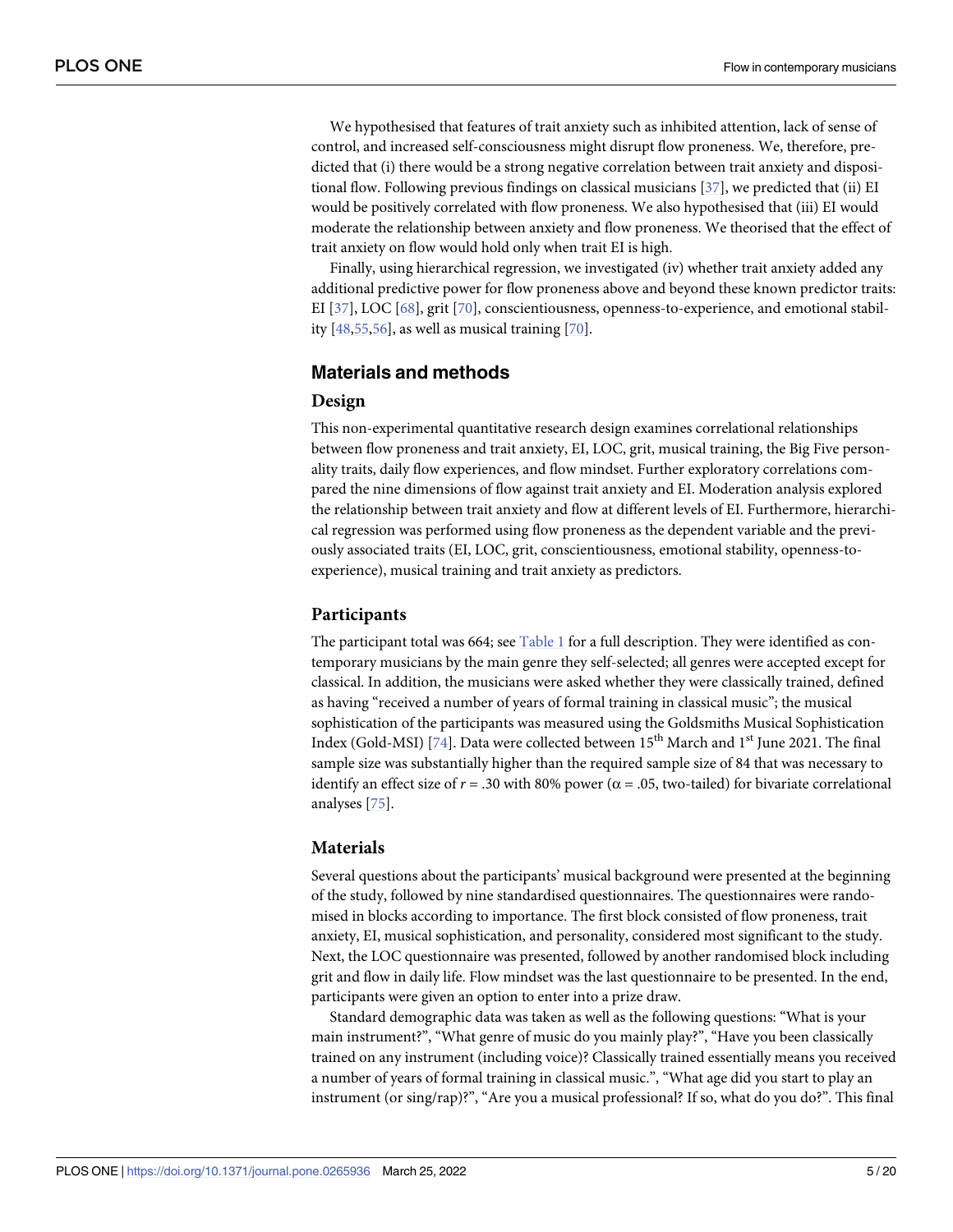<span id="page-5-0"></span>

|                                | N              | $\%$        |
|--------------------------------|----------------|-------------|
| Total                          | 664            |             |
| Age Range: 18-73               | $M = 26.24$    | $SD = 6.93$ |
| Gender                         |                |             |
| Male                           | 469            | 71%         |
| Female                         | 186            | 28%         |
| Other                          | 9              | 1%          |
| Location                       |                |             |
| United Kingdom                 | 227            | 34%         |
| <b>United States</b>           | 86             | 13%         |
| Germany                        | 48             | 7%          |
| Australia                      | 44             | 7%          |
| Italy                          | 25             | 4%          |
| Netherlands                    | 22             | 3%          |
| France                         | 22             | 3%          |
| Canada                         | 19             | 3%          |
| New Zealand                    | 15             | 2%          |
| Other                          | 165            | 24%         |
| <b>Main Genre</b>              |                |             |
| R&B/Soul                       | 185            | 28%         |
| Alternative/Indie              | 143            | 22%         |
| Jazz                           | 116            | 17%         |
| Pop                            | 59             | 9%          |
| Electronica                    | 42             | 6%          |
| Other                          | 128            | 18%         |
| <b>Main Instrument</b>         |                |             |
| Guitar                         | 214            | 32%         |
| Singers                        | 161            | 24%         |
| Pianist/Keyboard Player        | 109            | 16%         |
| Drummers                       | 71             | 11%         |
| Bass Guitarist/Double Bassists | 57             | 9%          |
| Other                          | 52             | 8%          |
| <b>Music Profession</b>        |                |             |
| Artists                        | 141            | 21%         |
| Session Musicians              | 50             | 8%          |
| Record Producers               | 43             | 6%          |
| Singers                        | 40             | $6\%$       |
| Other                          | 35             | 5%          |
| Music Teachers                 | 34             | 5%          |
| Composers                      | 20             | 3%          |
| Music Therapists               | $\overline{4}$ | 1%          |
| DJs                            | $\mathfrak{Z}$ | ${<}1\%$    |
| $\mbox{None}$                  | 294            | 44%         |
| <b>Age Started Music</b>       | $M = 9.13$     | $SD = 3.86$ |
| <b>Musical Sophistication</b>  | $M = 5.46$     | $SD = 0.63$ |
| <b>Classical Training</b>      |                |             |
| No                             | 391            | 59%         |
| Yes                            | 273            | 41%         |
|                                |                |             |

| Table 1. Participant summary including totals and percentages. |  |  |  |  |  |  |
|----------------------------------------------------------------|--|--|--|--|--|--|
|----------------------------------------------------------------|--|--|--|--|--|--|

<https://doi.org/10.1371/journal.pone.0265936.t001>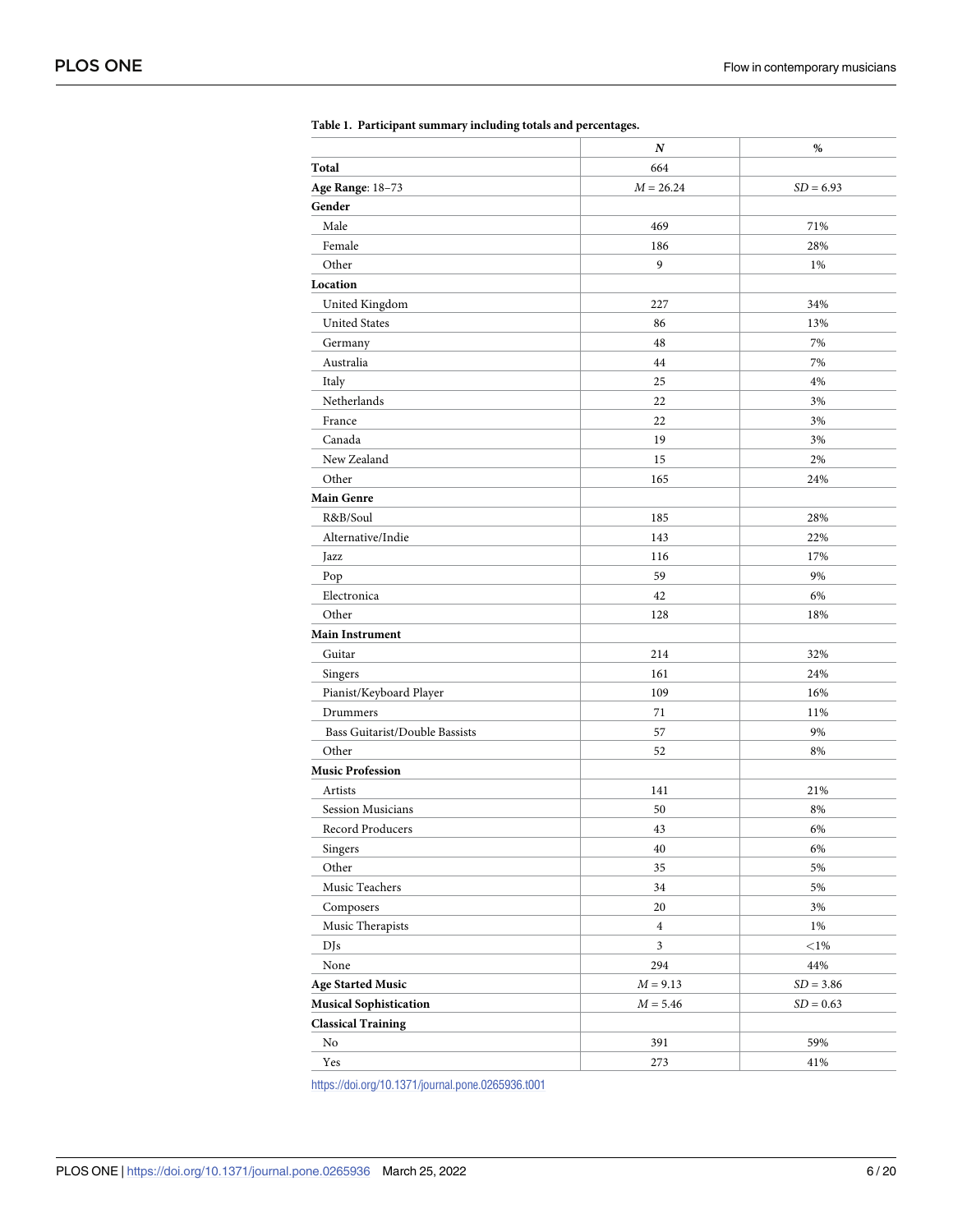<span id="page-6-0"></span>question regarding the music profession refers to (i) whether they are a professional musician or not and (ii) the type of profession they were engaged in.

Dispositional flow, or flow proneness, was measured using Jackson and Eklund's [[76](#page-18-0)] *Dispositional Flow Scale-2* (DFS-2), which includes 36 questions relating to the nine dimensions of flow. It was originally designed for sport but has since been validated for musicians [\[11,12\]](#page-15-0). Participants were presented with instructions to draw upon their thoughts and feelings while playing their instrument, whether composing, practising, improvising or performing. The question was intentionally open as musicians may experience flow in any or all these scenarios. Participants were asked to select an answer on a 5-point scale between Never and Always, to statements such as "I am challenged, but I believe my skills will allow me to meet the challenge" and "My attention is focused entirely on what I am doing".

The trait half of the *State-Trait Anxiety Inventory Y-2* (STAI-T) [\[22\]](#page-15-0) was used to measure participants' trait anxiety, i.e. their general tendency to be anxious. There were 20-items measured on a 4-point scale: Almost never to Almost always. The state half of the inventory was not included as most entertainment venues had been closed for 12 months due to the coronavirus pandemic at the time of data collection. Therefore, it was deemed inappropriate as musicians would not have had a recent musical experience to refer to.

*Trait Emotional Intelligence Questionnaire* (TEIQue-SF) [\[36\]](#page-16-0) measured participants' global trait emotional intelligence. There were 30 statements such as "I usually find it difficult to regulate my emotions." and "Generally, I'm able to adapt to new environments." which were responded to on a 7-point Likert scale (Completely Disagree—Completely Agree).

Musical sophistication was measured using *Goldsmiths Musical Sophistication Index* (Gold-MSI) [\[74\]](#page-18-0), which consisted of an overall measure and five subscales: active engagement, perceptual abilities, singing abilities, emotional engagement and musical training, the final being the most valid for this study. There were 39 items, and responses were measured on a Likert scale (Completely Disagree—Completely Agree). Mean Gold-MSI subscale and overall scores were used as one question from the perceptual abilities scale (PA\_05) was missing from the survey, and therefore it was not possible to use total scores.

*Ten Item Personality Inventory* (TIPI) [[77](#page-18-0)] measured the Big Five personality traits and gave scores for extraversion, agreeableness, conscientiousness, openness-to-experience and emotional stability, which is the reverse-scored equivalent to neuroticism.

*Internality*, *Powerful Others and Chance* (IPC) scale [[78](#page-18-0)] assesses whether participants believe they have control over events in their life or whether they believe things are controlled by people of power or by fate. There were 24 questions that were answered on a 6-point scale. The subscale used in this study was the internal locus of control (LOC), where a high score suggests high internal LOC—the person believes they are in control of their life. The IPC is a multidimensional scale that provides one measure for internal LOC and two separate measures for external LOC: powerful others and chance. An internal LOC has been previously predictive of flow [\[65\]](#page-17-0), whereas those with external LOC did not enter flow in an experimental setting [\[68\]](#page-17-0); therefore, only the internal LOC scale was used in this study.

The *Grit scale* [\[71\]](#page-17-0) measures individuals' level of perseverance and passion using 12 items on a 5-point scale. The scale asks respondents to rate how much statements are or are not like them, i.e., "Setbacks don't discourage me" and "I finish whatever I begin."

The short version of the *Dispositional Flow Scale* (DFS-2 short*)* [[79](#page-18-0)] was used to assess flow in daily life in general (Flow Daily) rather than focusing on music only. Participants were presented with the following instruction: "Please answer the following questions in relation to your experience of life in general. These questions relate to the thoughts and feelings you may experience during everyday activities." There were nine questions corresponding to each of the dimensions of flow answered on a 5-point scale between Never and Always.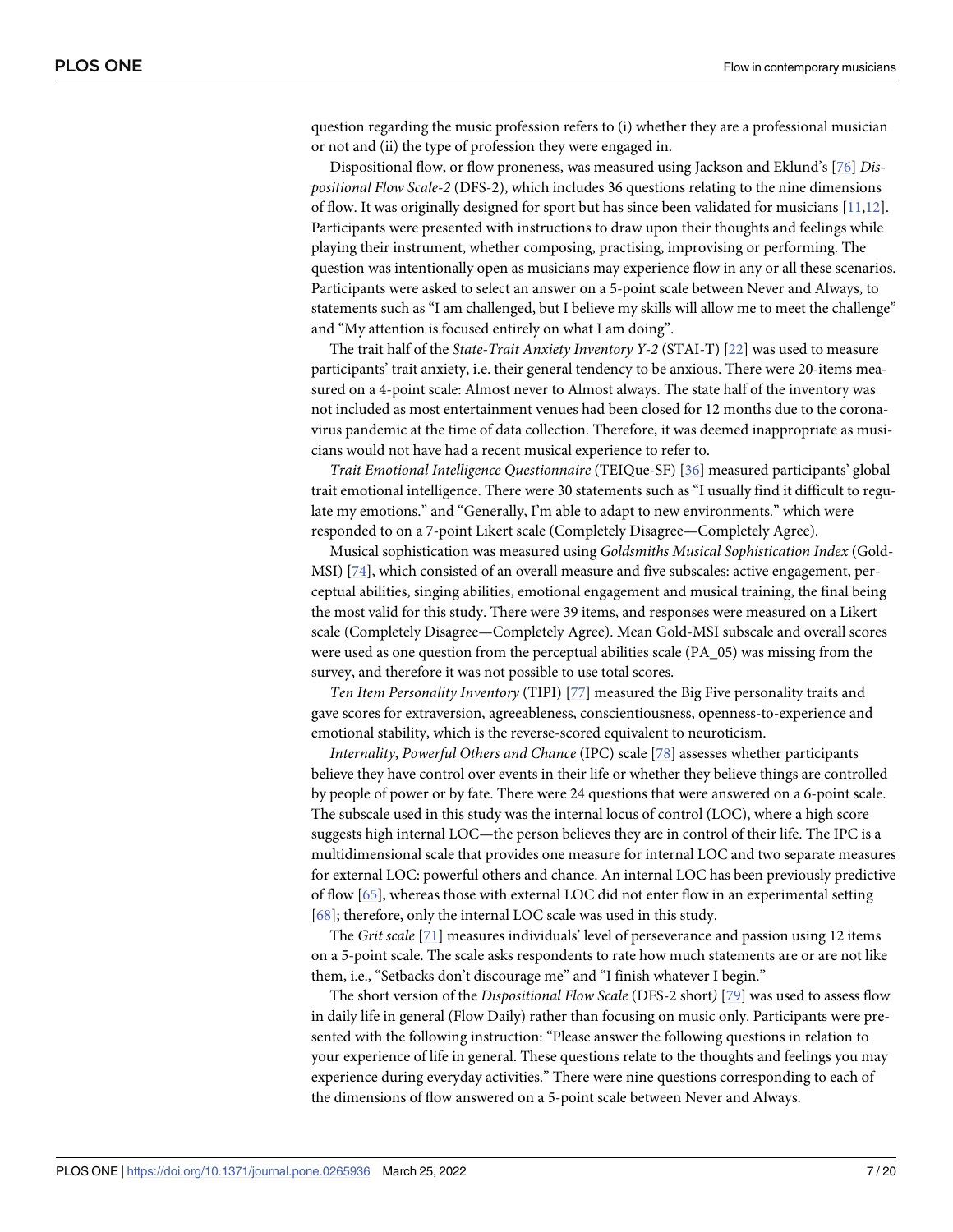<span id="page-7-0"></span>Finally, a Mindset questionnaire [\[72\]](#page-18-0) was used to assess attitudes towards motivation and effort in achievement. Those with a growth mindset feel they can improve with effort and those with a fixed mindset feel they cannot change how they are. We were interested in exploring how much participants believed they could increase or decrease their instances of flow: *Flow Mindset*. Participants were presented with a short definition of flow state and how it may be experienced through music, such as being in the zone. They were then asked to indicate how much they agreed with the following sentences." The three statements were as follows "You cannot really change how much flow you experience.", "Your tendency to experience flow is something about you that you can't change very much.", "Some things or situations can help you get into flow but you cannot really change your basic capacity to experience flow." These were answered on a 6-point scale from Strongly disagree to Strongly agree.

## **Procedure**

Data for this study was collected online using the Qualtrics $\mathcal{R}$  survey platform. The survey link was distributed across social media platforms such as Twitter, Facebook and Instagram by acquaintances who are professional contemporary musicians and are known to have other musicians as followers. Measures were not adapted for different languages or cultures as the researchers had no intention of reaching participants beyond the UK and US. The participants from further afield were recruited via the same limited number of social posts sent by the professional musicians we used, suggesting they were fans of their music, could understand English-language sufficiently and were also musicians using social media in an analogous way to our target population. The researchers, therefore, assumed that they were culturally similar enough to include in the study. Reliability analysis was run on all variables. Six hundred seventy-three contemporary musicians completed the survey in a mean time of 30.16 minutes after controlling for extremes by removing the longest and shortest 20 durations. Participants were presented with an info sheet and the General Data Protection Regulation (GDPR) form. They were required to agree to share their location data and confirm they were happy to proceed with the study before starting the questionnaire. In the end, participants were given an option to submit their email addresses if they would like to be entered into a prize draw for vouchers. All responses were strictly anonymised before data screening. The study protocol was approved by the Local Ethics Committee of the Psychology Department at Goldsmiths, University of London.

#### **Statistical analyses**

A combination of correlational analyses and regression models was used to analyse relationships between personality dimensions and flow proneness. The open-source statistical package Jamovi for macOS [[80](#page-18-0)] was used for the analysis. Nine multivariate outliers were detected by Mahalanobis Distance analysis and were subsequently removed  $(N = 664)$ ; all other assumptions were met. All correlation tests were corrected for multiple comparisons using the false discovery rate [[81](#page-18-0)]. The corrected two-tailed α level was set at .045; bivariate correlations were performed on all main variables and flow dimensions using this adjusted α. Pearson's *r* correlation coefficients were used as all variables met the appropriate assumptions.

Moderation analysis was run using a general linear model where flow proneness was the dependent variable, trait anxiety was the simple effects variable, and EI was the moderator. Both trait anxiety and EI scales were standardised, and standardised estimates (β) were used where possible, otherwise, unstandardised estimates (B) were employed. Covariates were conditioned using +/- 1 standard deviation. EI and trait anxiety were combined to calculate the interaction term.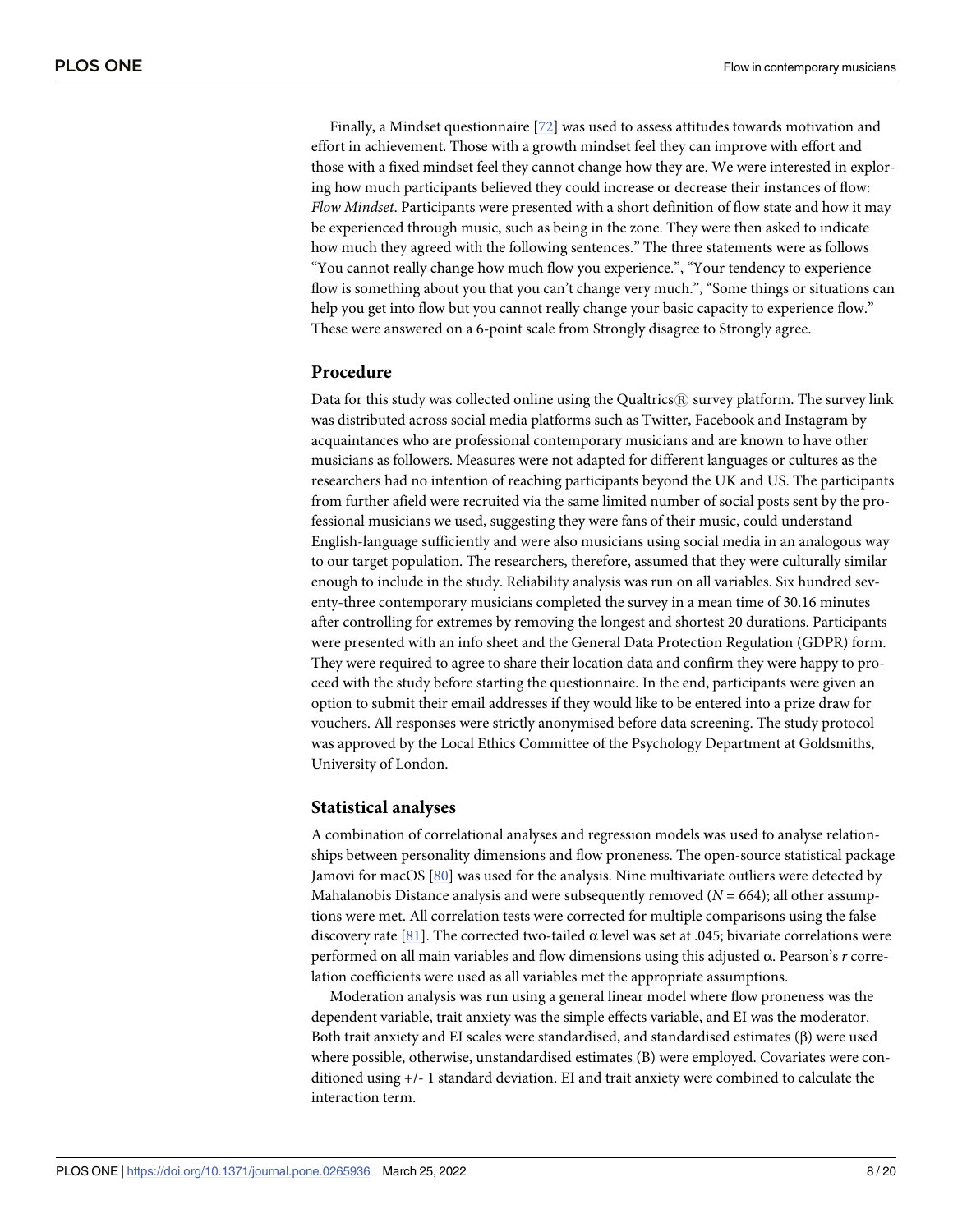<span id="page-8-0"></span>Hierarchical linear regression was also performed using flow proneness as the dependent variable, and known predictor variables were entered into blocks according to the prevalence of tested variables in previous flow research [\[37,48](#page-16-0),[68,70\]](#page-17-0). The first block included the three relevant personality traits: conscientiousness, emotional stability, and openness-to-experience. The second block contained musical training, the subscale of the Gold-MSI, which has also been previously predictive of flow. Next, the three non-cognitive traits of interest (LOC, grit and EI) were added. The final block contained trait anxiety.

## **Results**

Descriptive statistics for all main variables are included in Table 2. The most abnormal skew was observed in the openness-to-experience personality trait (-0.80), but it has been previously identified as a common personality trait in musicians [\[18\]](#page-15-0); therefore, it was not considered a concern. Reliability analysis was run on all variables using McDonald's *ω* [[82](#page-18-0)]. The three main variables (flow, EI and trait anxiety) had high reliability (*ω >*.80), and the majority of the other variables had acceptable reliability  $(0.82 < \omega < .57)$ . The low reliability  $(0.30 < \omega < .40)$  for two TIPI variables, openness-to-experiences and agreeableness, were expected [[77](#page-18-0)] due to limited items (= 2) per variable.

[Table](#page-9-0) 3 shows the bivariate correlation values between our main variables, and [Table](#page-9-0) 4 shows the correlations between the nine dimensions of flow and our main variables. We observed a significant negative relationship between trait anxiety and flow, *r* = -.33, *p <* .001 [\(Table](#page-9-0) 3), supporting the first hypothesis. All individual flow dimensions negatively correlated with trait anxiety, except for transformation of time [\(Table](#page-9-0) 3); the strongest were loss of selfconsciousness,  $r = -.33$ ,  $p < .001$ , and sense of control,  $r = -.31$ ,  $p < .001$ . Notably, the negative relationship between trait anxiety and flow was even larger with daily experiences of flow (flow daily), *r* = -.52, *p <* .001. A significant correlation was also observed between flow and EI, *r* = .39,  $p < .001$ , supporting the second prediction. All flow dimensions were significantly correlated with EI, except for the transformation of time. As previously found, flow was significantly correlated with musical training ( $r = .33$ ,  $p < .001$ ), LOC ( $r = .27$ ,  $p < .001$ ), grit ( $r = .32$ ,  $p < .001$ ) .001), conscientiousness ( $r = .22$ ,  $p < .001$ ), openness-to-experience ( $r = .28$ ,  $p < .001$ ), and

|                            | Mean  | <b>SD</b> | Min   | Max   | $\omega$ |
|----------------------------|-------|-----------|-------|-------|----------|
| Flow                       | 3.59  | 0.44      | 2.03  | 5.00  | 0.92     |
| EI                         | 4.70  | 0.62      | 2.53  | 6.70  | 0.82     |
| <b>Trait Anxiety</b>       | 47.80 | 10.44     | 20.00 | 79.00 | 0.92     |
| <b>Musical Training</b>    | 5.07  | 1.00      | 1.71  | 7.00  | 0.69     |
| Openness-to-experiences    | 5.89  | 0.90      | 2.50  | 7.00  | 0.38     |
| Conscientiousness          | 4.91  | 1.38      | 1.00  | 7.00  | 0.65     |
| <b>Emotional Stability</b> | 4.36  | 1.48      | 1.00  | 7.00  | 0.71     |
| Agreeableness              | 4.84  | 1.09      | 1.00  | 7.00  | 0.33     |
| Extraversion               | 3.90  | 1.58      | 1.00  | 7.00  | 0.72     |
| Grit                       | 3.16  | 0.59      | 1.67  | 4.75  | 0.82     |
| Locus of Control           | 30.25 | 5.56      | 15.00 | 47.00 | 0.57     |
| Flow Mindset               | 4.10  | 1.31      | 1.00  | 7.00  | 0.81     |
| Flow Daily                 | 3.46  | 0.47      | 1.89  | 5.00  | 0.75     |

Table 2. Descriptive statistics of all main variables; flow in music, emotional intelligence, trait anxiety, musical training (subscale 3 of Gold-MSI), Big Five personal**ity traits, grit, locus of control and flow mindset and flow in daily life.**

 $N = 664$ ; standard deviation (SD), minimum (Min), maximum (Max),  $\omega = McDonald's$  omega.

<https://doi.org/10.1371/journal.pone.0265936.t002>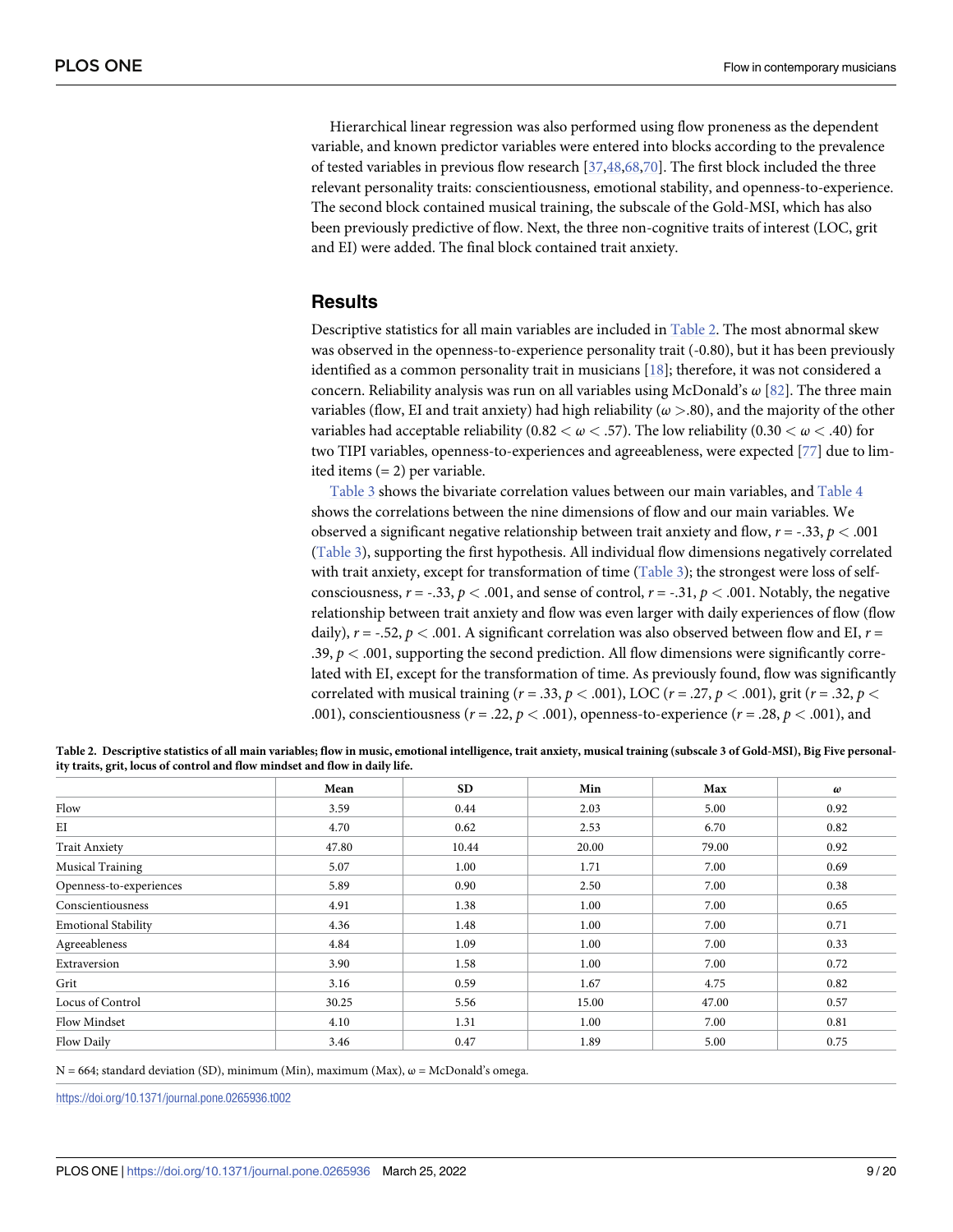| Measure                    | 1          | $\mathbf{2}$ | 3         | 4         | 5         | 6         | 7                 | 8         | 9         | 10        | 11        | 12   |
|----------------------------|------------|--------------|-----------|-----------|-----------|-----------|-------------------|-----------|-----------|-----------|-----------|------|
| 1. Flow                    | –          |              |           |           |           |           |                   |           |           |           |           |      |
| 2. Trait Anxiety           | $-0.33***$ |              |           |           |           |           |                   |           |           |           |           |      |
| 3. EI                      | $0.39***$  | $-0.72***$   | —         |           |           |           |                   |           |           |           |           |      |
| 4. Musical Training        | $0.33***$  | $-0.08*$     | $0.13***$ |           |           |           |                   |           |           |           |           |      |
| 5. Extraversion            | $0.19***$  | $-0.27***$   | $0.34***$ | $0.08*$   |           |           |                   |           |           |           |           |      |
| 6. Agreeableness           | $0.13***$  | $-0.16***$   | $0.24***$ | 0.06      | 0.06      |           |                   |           |           |           |           |      |
| 7. Conscientiousness       | $0.22***$  | $-0.35***$   | $0.42***$ | $0.10**$  | 0.07      | $0.12***$ | $\hspace{0.05cm}$ |           |           |           |           |      |
| 8. Emotional Stability     | $0.25***$  | $-0.70***$   | $0.53***$ | 0.03      | 0.08      | $0.19***$ | $0.31***$         |           |           |           |           |      |
| 9. Openness to Experiences | $0.28***$  | $-0.18***$   | $0.31***$ | $0.15***$ | $0.21***$ | $0.13***$ | 0.07              | $0.12***$ |           |           |           |      |
| 10. Locus of Control       | $0.27***$  | $-0.33***$   | $0.36***$ | 0.07      | $0.11***$ | $0.11***$ | $0.28***$         | $0.26***$ | $0.19***$ | —         |           |      |
| 11. Grit                   | $0.32***$  | $-0.45***$   | $0.49***$ | $0.15***$ | $0.15***$ | $0.16***$ | $0.56***$         | $0.34***$ | $0.21***$ | $0.29***$ |           |      |
| 12. Flow Mindset           | 0.00       | $-0.17***$   | $0.16***$ | 0.04      | $0.10**$  | $0.08*$   | 0.07              | $0.10**$  | 0.07      | $0.14***$ | $0.11***$ |      |
| 13. Flow Daily             | $0.57***$  | $-0.52***$   | $0.56***$ | $0.16***$ | $0.25***$ | $0.11***$ | $0.34***$         | $0.39***$ | $0.38***$ | $0.43***$ | $0.46***$ | 0.07 |

#### <span id="page-9-0"></span>Table 3. Pearson's r correlations between the main variables.

 $N = 664$ 

 ${}^*p < .05$ 

\*\*p < .01

 $^{\ast\ast\ast} {\rm p} < .$  001 after controlling for FDR.

https://doi.org/10.1371/journal.pone.0265936.t003

emotional stability ( $r = .25$ ,  $p < .001$ ). Weaker but significant associations were also observed with extraversion and agreeableness. Flow daily correlated strongly with the main flow score (which measured flow in musical experiences),  $r = .57$ ,  $p < .001$ , but there was no relationship between flow and flow mindset,  $r = .00$ ,  $p = .914$ .

| <b>Flow Dimension</b>            | Flow      | Trait<br>Anxiety | EI        | <b>Musical</b><br>Training | Extra<br>version | Agreeableness | Conscientiousness | Emotional<br><b>Stability</b> | <b>Openness to</b><br><b>Experiences</b> | Locus of<br>Control | Grit      |
|----------------------------------|-----------|------------------|-----------|----------------------------|------------------|---------------|-------------------|-------------------------------|------------------------------------------|---------------------|-----------|
| Clear Goals                      | $0.67***$ | $-0.21***$       | $0.30***$ | $0.29***$                  | $0.15***$        | 0.07          | $0.24***$         | $0.12***$                     | $0.23***$                                | $0.23***$           | $0.34***$ |
| Unambiguous<br>Feedback          | $0.60***$ | $-0.20***$       | $0.28***$ | $0.26***$                  | $0.12***$        | $0.11**$      | $0.17***$         | $0.15***$                     | $0.11***$                                | $0.23***$           | $0.10*$   |
| Concentration on<br>Task at Hand | $0.69***$ | $-0.24***$       | $0.28***$ | $0.19***$                  | $0.10*$          | $0.09*$       | $0.22***$         | $0.16***$                     | $0.17***$                                | $0.22***$           | $0.27***$ |
| Sense of Control                 | $0.75***$ | $-0.31***$       | $0.29***$ | $0.23***$                  | $0.10*$          | $0.12**$      | $0.22***$         | $0.23***$                     | $0.11**$                                 | $0.21***$           | $0.25***$ |
| Loss of Self-<br>Consciousness   | $0.59***$ | $-0.33***$       | $0.29***$ | $0.09*$                    | $0.08*$          | 0.07          | 0.07              | $0.31***$                     | $0.20***$                                | $0.14***$           | $0.20***$ |
| Autotelic<br>Experience          | $0.63***$ | $-0.22***$       | $0.25***$ | $0.13**$                   | $0.16***$        | 0.05          | 0.07              | $0.16***$                     | $0.21***$                                | $0.16***$           | $0.14***$ |
| Transformation of<br>Time        | $0.40***$ | 0.04             | 0.04      | 0.07                       | 0.07             | 0.05          | 0.01              | $-0.03$                       | $0.13***$                                | 0.02                | 0.06      |
| Merging Action-<br>Awareness     | $0.68***$ | $-0.15***$       | $0.20***$ | $0.27***$                  | $0.13***$        | $0.0*$        | 0.06              | $0.12***$                     | $0.21***$                                | $0.16***$           | $0.16***$ |
| Challenge-Skill<br>Balance       | $0.71***$ | $-0.24***$       | $0.28***$ | $0.37***$                  | $0.16***$        | $0.10*$       | $0.22***$         | $0.18***$                     | $0.21***$                                | $0.20***$           | $0.29***$ |

#### Table 4. Pearson's r correlations between the 9 flow dimensions and all main variables.

 $N = 664$ 

 $^*$  p  $< .05$ 

\*\*  $p < .01$ 

 $^{\ast\ast\ast}$  p  $<$  .001 after controlling for FDR.

https://doi.org/10.1371/journal.pone.0265936.t004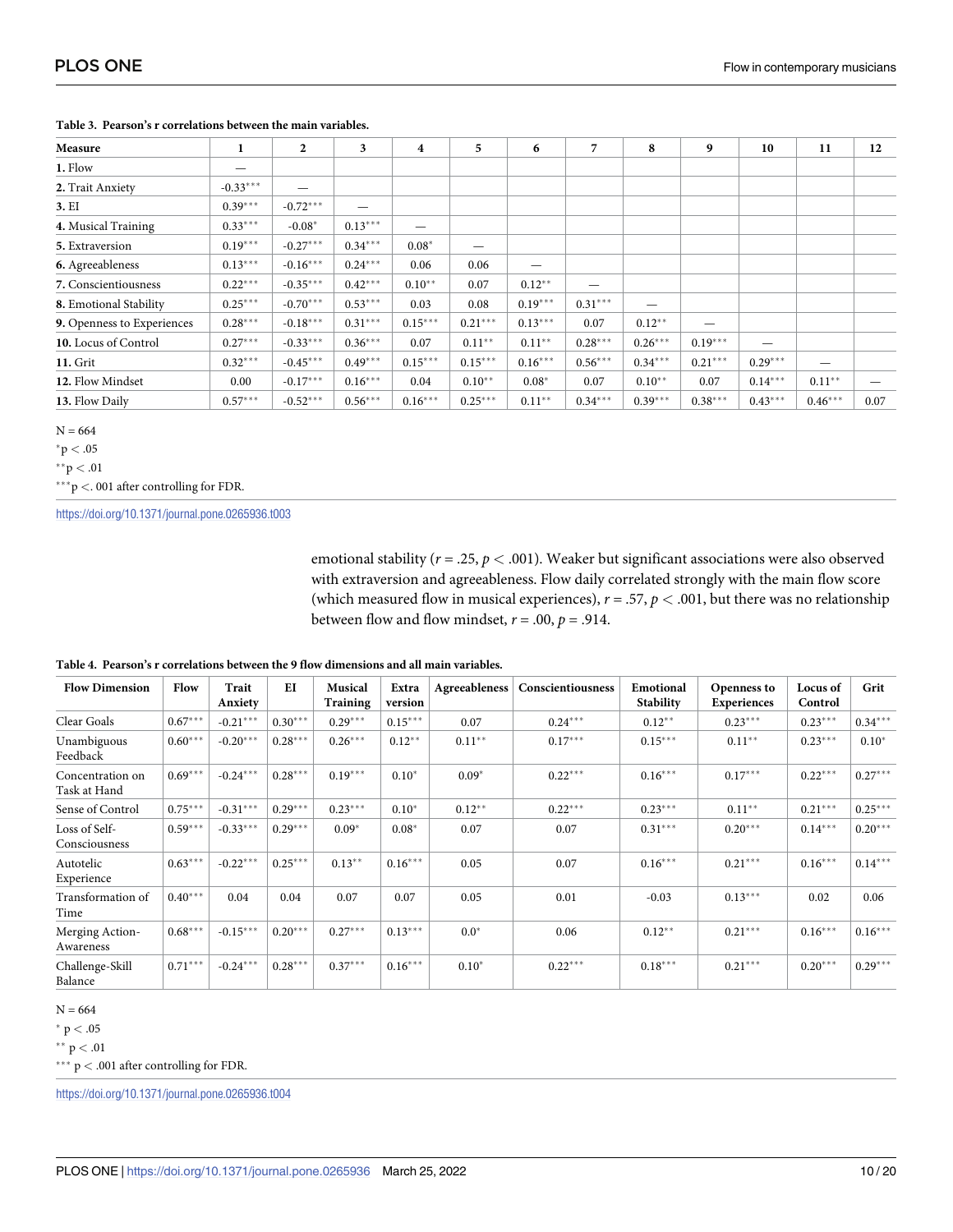<span id="page-10-0"></span>

Fig 1. Simple slopes plot showing a significant interaction of EI on the Flow-Trait Anxiety relationship. There is no relationship between Trait Anxiety and Flow in those with low EI, but a significant negative relationship is observed in those with high EI.

#### <https://doi.org/10.1371/journal.pone.0265936.g001>

A moderation analysis was run to assess whether there was a change in effect at different levels of EI on the relationship between trait anxiety and flow. The outcome variable was flow, the predictor was trait anxiety, and the moderator variable was EI. The interaction term was significant (β = -.11 (-.07, -.02),  $t(660) = -3.65$ ,  $p < .001$ ), (β denotes standardised effect). Simple slopes analysis demonstrated that the flow-anxiety relationship changed at different levels of EI, supporting our third hypothesis. Those with high trait anxiety had low flow proneness at all levels of EI (Fig 1). Additionally, the flow proneness of individuals with low EI is low regardless of their level of anxiety, demonstrated by an insignificant slope,  $B = .01$  ( $-.04, .06$ ),  $p$ *=* .756 (*B* denotes unstandardised effect, used only when the standardised statistic was unavailable). High EI was significantly predictive of flow proneness in individuals with low trait anxiety but less so in those with high trait anxiety, generating a significant slope  $(B = -0.09)$  (-.14,  $-0.04$ ,  $p < 0.001$ ).

In order to examine where trait anxiety stands in comparison to the many previously studied factors influencing flow proneness in musicians, we performed a hierarchical regression with flow proneness as the dependent variable. [Table](#page-11-0) 5 presents the results of hierarchical regression. The total regression model significantly predicted 26% of the variance in flow  $(R^2)$ adjusted = .26). The personality traits were collectively able to predict 14% of the variance in flow,  $R^2$  adjusted = .14 ( $F(3, 658) = 36.07$ ,  $p < .001$ ) and musical training predicted an additional 7% variance  $(F(4, 657) = 44.02, p < .001)$ . After the non-cognitive traits were added, the model predicted 26% of the variance in flow,  $R^2$  adjusted = .26 ( $F(7, 654) = 33.81, p < .001$ ). Trait anxiety was entered last and failed to add any more predictive power to the model (*R*<sup>2</sup> change = .00, *p* = .363). The largest contribution to the full model was musical training,  $β = .25$ (.18, .31),  $t(653) = 7.20$ ,  $p < .001$ . However, EI, ( $\beta = .17$  (.07, .27),  $t(653) = 3.23$ ,  $p < .001$ ) and openness to experience (β = .13 (.06, .20), t(653) = 3.70, *p <* .001) were also highly statistically significant. Squared semi-partial correlations demonstrated that musical training uniquely explained 6% ( $sr^2$  = .0625) of the variance, EI explained a small unique variance ( $sr^2$  = .0121), as did openness-to-experience  $(sr^2 = .0144)$  and LOC  $(sr^2 = .0100)$ . All other variables uniquely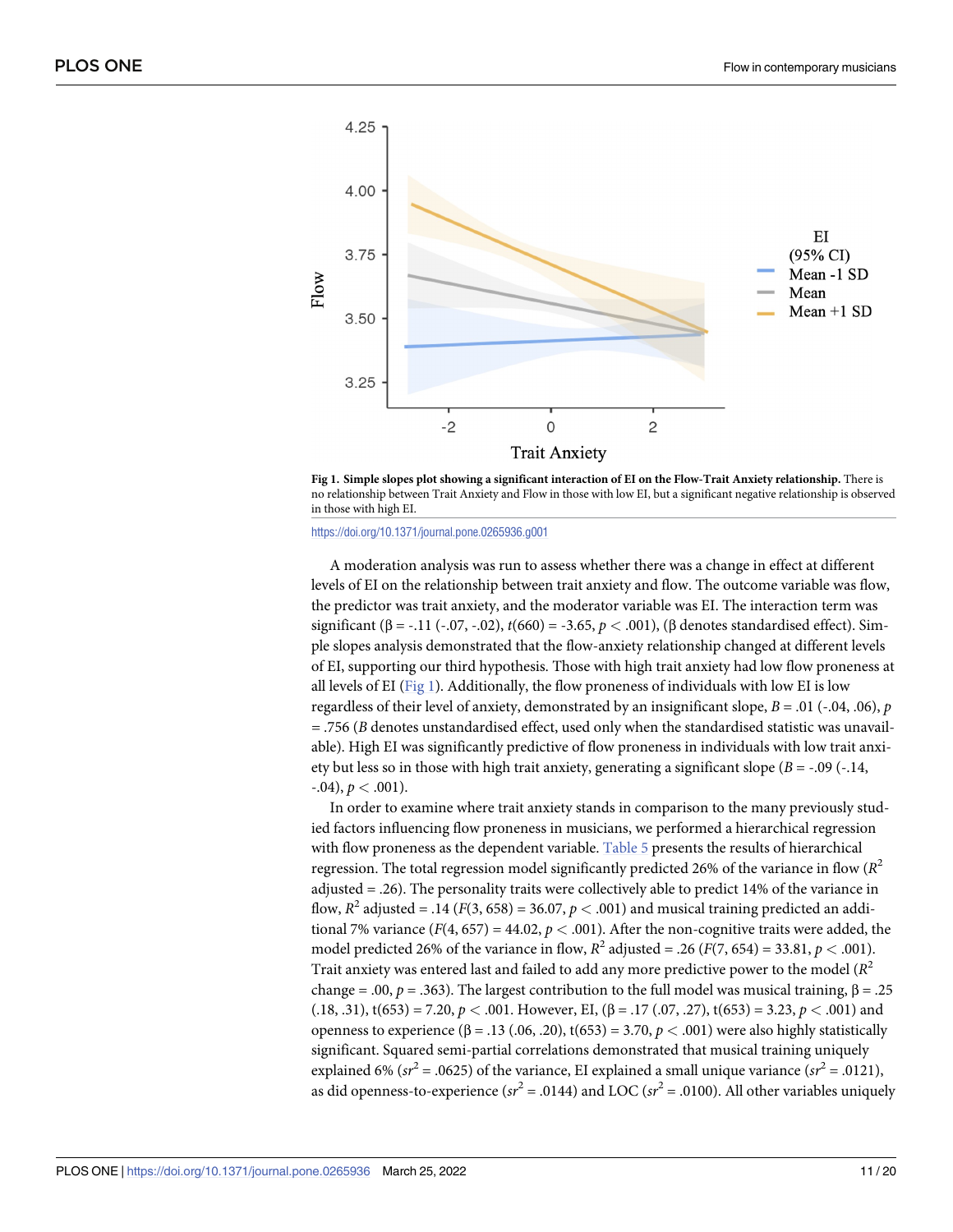|                         |                               |                     | <b>Standardised Beta</b> |                     |                     |
|-------------------------|-------------------------------|---------------------|--------------------------|---------------------|---------------------|
| <b>Blocks</b>           | <b>Predictor variables</b>    | <b>Regression 1</b> | <b>Regression 2</b>      | <b>Regression 3</b> | <b>Regression 4</b> |
| Personality traits      | Conscientiousness             | $0.14***$           | $0.11**$                 | $-0.01$             | $-0.01$             |
|                         | Openness to Experience        | $0.25***$           | $0.21***$                | $0.13***$           | $0.13***$           |
|                         | <b>Emotional Stability</b>    | $0.17***$           | $0.18***$                | 0.06                | 0.03                |
| Musical                 | <b>Musical Training</b>       |                     | $0.27**$                 | $0.25***$           | $0.25***$           |
| Non-cognitive and       | Grit                          |                     |                          | $0.10*$             | $0.10*$             |
| emotional factors       | Locus of Control              |                     |                          | $0.12***$           | $0.11***$           |
|                         | <b>Emotional Intelligence</b> |                     |                          | $0.19***$           | $0.17**$            |
| Anxiety                 | <b>Trait Anxiety</b>          |                     |                          |                     | $-0.05$             |
| R <sub>2</sub> adjusted |                               | 0.14                | 0.21                     | 0.26                | 0.26                |
| R <sub>2</sub> change   |                               |                     | $0.07***$                | $0.05***$           | 0.00                |

#### <span id="page-11-0"></span>**[Table](#page-10-0) 5. Hierarchical regression predicting flow proneness including various known predictors and trait anxiety.**

Note.  $N = 680$ 

 $*$  p  $< 0.45$ 

 $*$ <sup>\*</sup>  $p < 0.01$ 

 $*** p < 0.001$ .

<https://doi.org/10.1371/journal.pone.0265936.t005>

explained less than 0.5% of the variance, including trait anxiety which only explained 0.09%. The proportion of the variance explained by the model that was not unique to any IV was 21%, suggesting the variables overlapped significantly.

### **Discussion**

The principal purpose of this study was to examine the individual differences in flow proneness in contemporary musicians. Specifically, we focused on trait anxiety, often overlooked in the studies on flow proneness in musicians, and emotional intelligence (EI), mentioned in a limited amount of flow research. Further individual differences were characterised by personality and non-cognitive traits, including the Big Five, locus of control (LOC), grit, and musical training. The principal findings were as follows: correlation analyses revealed (i) a negative relationship between trait anxiety and flow proneness supporting the first hypothesis, and (ii) EI was positively correlated with flow supporting the second hypothesis. (iii) Moderation analysis revealed that EI significantly interacted with the trait anxiety-flow relationship supporting the third hypothesis. Individuals with low trait anxiety differed in their flow proneness depending on their level of EI; a high EI enabled significantly higher flow proneness if trait anxiety was low, yet trait anxiety was uncorrelated to flow proneness in those with low EI. Positive correlations previously found between flow proneness and LOC, grit, openness-to-experience, conscientiousness and emotional stability were all reflected in our sample. Furthermore, hierarchical regression found that (iv) trait anxiety did not provide any additional explanatory power over and above the known predictors of flow proneness.

The large negative correlation between trait anxiety and flow proneness  $(r = -0.33)$  found in our sample suggests that the more anxious musicians are, the less likely they will get into a flow state frequently. This is in line with previous studies examining state anxiety, such as music performance anxiety [\[25–27](#page-15-0)]. Thus, Csikszentmihalyi's [[7\]](#page-15-0) original suggestion that anxiety is the antithesis of flow appears to be supported, although it may be slightly more nuanced than previously thought, as some flow dimensions were more negatively correlated to trait anxiety than others. In addition, the loss of self-consciousness and sense of control flow dimensions were the most negatively related, suggesting a heightened self-awareness and an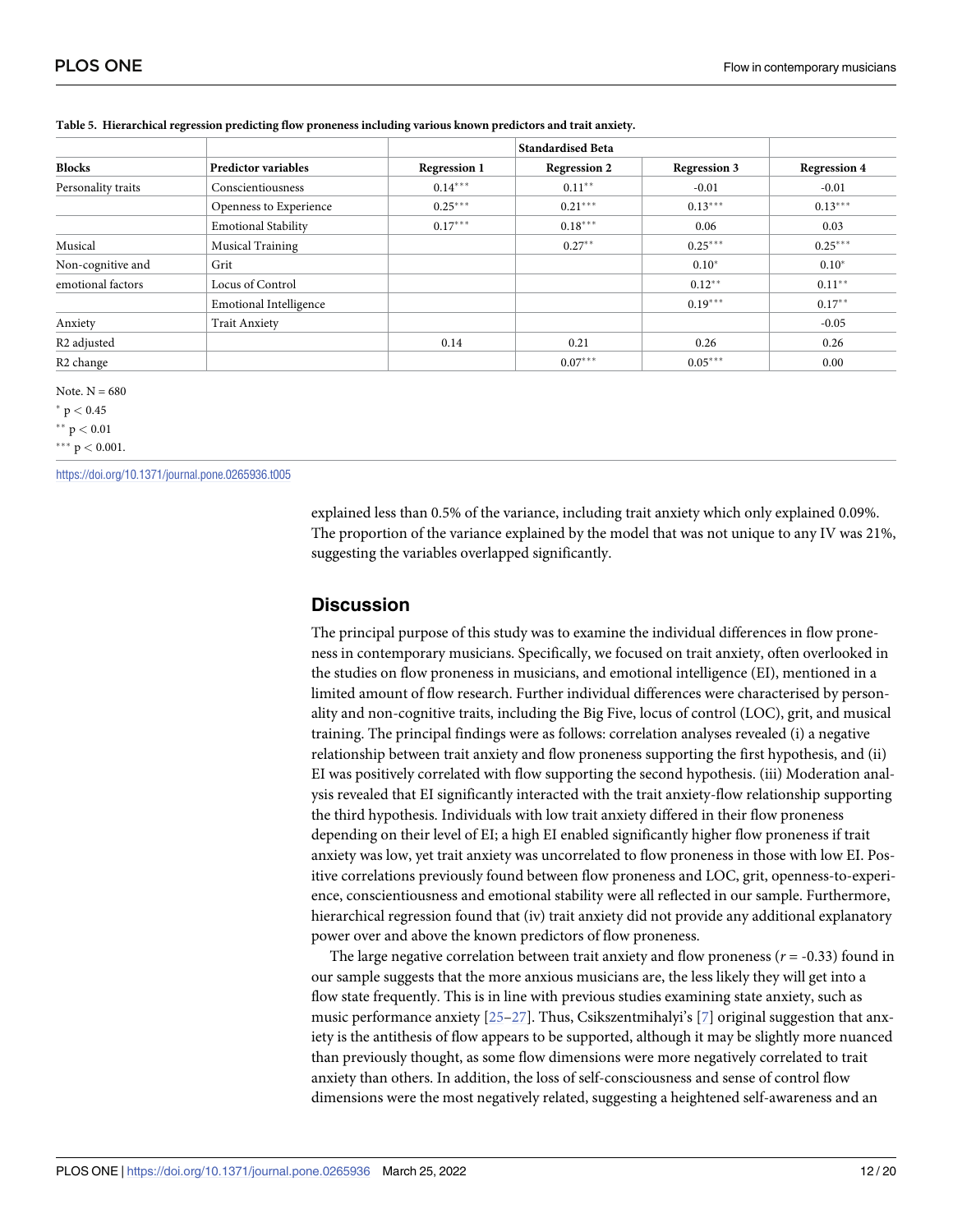<span id="page-12-0"></span>insufficient sense of control may be the key barriers for anxious individuals. Of note, our sample of contemporary musicians reported levels of flow proneness comparable to previous studies on musicians [\[70,](#page-17-0)[83](#page-18-0)]. However, their trait anxiety (mean of 47.80) was much higher than the reported general population mean of 34.84 [\[22\]](#page-15-0), offering robust support that musicians suffer from anxiety at a higher rate than the general population [\[16\]](#page-15-0). Attitudes towards mental health have changed in recent years [[84](#page-18-0)], which may explain the higher trait anxiety level. However, there may be other factors at play specific to contemporary musicians, such as a dramatic rise in professional competition due to advances in home music technology and the ability to self-release music. Alternatively, higher levels of neuroticism found in professional musicians [[17](#page-15-0)] may account for some of the difference. Practical tools to alleviate the negative impact of anxiety for musicians are desperately needed. While some attempts have been made [\[85–88\]](#page-18-0), they are mostly plagued by small sample sizes and have not been replicated or expanded upon [\[89\]](#page-18-0). One proposed intervention is the use of flow to manage anxiety [[12](#page-15-0),[90](#page-18-0)]. Our finding of a negative correlation between trait anxiety and flow supports such intervention; however, due to the correlational nature of our study, we cannot establish a causal role of flow in reducing anxiety.

The reported positive relationship between EI and flow proneness  $(r = 0.39)$  in musicians aligns with a previous study on classical pianists [\[37\]](#page-16-0) and bolsters foundational research in other domains, such as work [[91](#page-18-0)] and education [\[92\]](#page-18-0), which suggested an association between flow and EI warrants further exploration. Those with high EI may possess skills such as emotional management and emotional regulation [\[93\]](#page-18-0), helping with flow proneness, but such coping mechanisms may be insufficient when individuals have high anxiety at clinical levels. Interestingly, our results indicated that highly anxious individuals had equally low flow proneness regardless of their level of EI, whereas a substantial difference was observed in those with low trait anxiety. Trait anxiety and flow proneness were not correlated in those with low EI, but a significant negative correlation was found in those with high EI, which alludes to our prediction that high EI may not negate the negative consequences of anxiety, such as reduced attentional control [[46](#page-16-0)] and an inability to maintain focus [[32](#page-16-0)]. In sum, our moderation analysis indicated the relationship between trait anxiety and flow changes at different levels of EI. It is important to note, however, that this study cannot infer causation, and therefore it is plausible that individuals with naturally low flow proneness may be more prone to anxiety or have lower EI due to fewer flow experiences. Experimental intervention research is needed to establish the direction of this relationship.

EI seems to have a more powerful relationship with flow proneness than trait anxiety, as EI was a significant contributor to the regression model ( $β = 0.17$ ), yet trait anxiety did not add any explanatory power once all the known predictor variables had been entered ( $\beta$  = -0.05). This could be due to an overarching role of EI encompassing broader emotional regulatory abilities, helping the individual employ a controlled response to emotional situations and a greater capacity to manage stress and anxiety [\[41,](#page-16-0)[94,95](#page-18-0)].

Individual differences in flow proneness were also shaped by grit, internal LOC, emotional stability, conscientiousness, and openness-to-experience. The three personality traits were first entered into the regression model as they are considered more stable and are well-researched variables [[96](#page-18-0)], and all were significant predictors. Conscientiousness encompasses similar constructs to grit, such as perseverance [\[97\]](#page-19-0), and emotional stability and EI have conceptually comparable facets in emotional control [\[98\]](#page-19-0); therefore, it is unsurprising that the variance was initially attributed to the personality traits and subsequently moved to the non-cognitive traits. Conclusions should not be drawn from this shift, as it may simply be an artefact from the difference in applied measurement tools. Additionally, the high proportion of shared variance in the main regression model (21%) indicates a significant overlap between the variables. Most of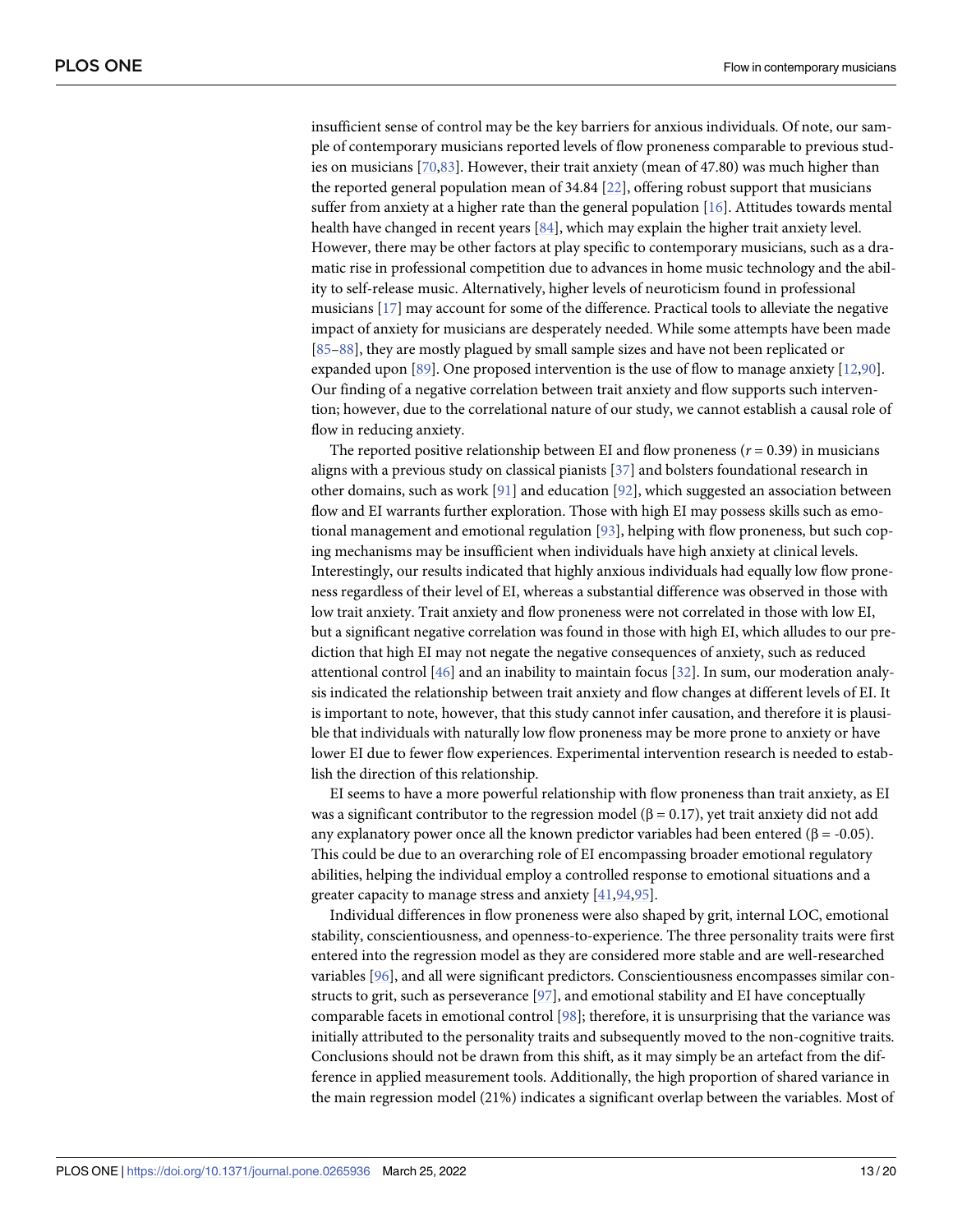<span id="page-13-0"></span>the variables appear to have had some level of collinearity as they had minimal unique contributions.

The tested predictors of flow proneness could explain 26% of the variance in flow, which was significant but not substantial, implying untested variables, such as intrinsic motivation [\[99\]](#page-19-0) and daily practice hours [\[70\]](#page-17-0), account for a large proportion of variance. Additionally, evidence from twin studies supporting genetic contributions to flow proneness suggests that the heritability rate is between .29 and .41 [[100,101](#page-19-0)]. There are potential benefits for achieving flow states, such as improved task performance, and Mosing et al. [\[101\]](#page-19-0) postulated that a portion of the genetic contribution might be non-additive, alluding to the possible influence of natural selection. They also found that flow-prone individuals were less behaviourally inhibited and that these traits and LOC are genetically covariant. Behavioural inhibition is a risk factor for anxiety disorders [[102\]](#page-19-0), implying that anxious individuals may be genetically disadvantaged in achieving flow.

Musical training was the most significant unique contributor adding 6% to the full model. Further, its correlation with the challenge-skill balance flow dimension was the largest of all correlations observed between a flow dimension and any other tested variable. Previous findings in musicians had identified the relevance of musical training [\[25,](#page-15-0)[70](#page-17-0)], but ours was able to substantiate its importance with a large sample of contemporary musicians. A moderate to high skill level is usually essential for achieving a flow state [\[1\]](#page-14-0). Our data support this concept and further suggests that it could be more relevant to flow proneness in musicians than personality and non-cognitive traits.

We measured flow proneness in daily life and found it had a stronger negative correlation with trait anxiety than in musical flow. Music is used in therapeutic situations to help manage stress, anxiety and general negative emotions  $[103-105]$  $[103-105]$  $[103-105]$ ; therefore, musicians may be less affected by their anxiety while playing music. Anxiety may be a more substantial barrier to flow in daily life because the positive effects of music on stress management are not present. This observation raises the possibility of whether flow, particularly in musical scenarios, could be employed as a method to manage anxiety. However, flow in daily life correlated well with flow in musical activities, suggesting some individuals may be simply more flow-prone and given the possible genetic basis for flow [\[100,101](#page-19-0)], this could be plausible. Additionally, flow in daily life correlated more substantially with the main personality variables: EI, conscientiousness, openness-to-experience, emotional stability, grit and LOC, suggesting flow in daily life may be more affected by personality, whereas musical flow requires a moderate level of a specific skill, reducing the importance of personality [\[90\]](#page-18-0). Alternatively, this difference could have been confounded by using the short version of Jackson and Eklund's DFS-2 [[76](#page-18-0)], which may be mitigated by using the same full-length measure for both domains in subsequent studies.

There are several limitations to this study that should be considered. First, there was a level of collinearity that was not initially of concern (based on the reasonable VIF and tolerance scores). However, this overlap caused a high percentage of shared variance in the hierarchical regression model and thus made extracting unique variances unfeasible. Principal component analysis may have been helpful to combine some of these variables (conscientiousness with grit or emotional stability with EI and/or trait anxiety) and may have improved the interpretability. However, we did not adopt this analysis as it was important for our study to differentiate the two main variables, EI and trait anxiety. Furthermore, the personality traits were included as they have been the most frequently studied facets of individual differences in flow proneness, and we felt it was essential that they were retained. Second, the low internal reliability found in some of the variables used may have been bolstered if the researchers had run testretest analysis, which has shown to be more reliable for short scales in other studies [[106](#page-19-0)].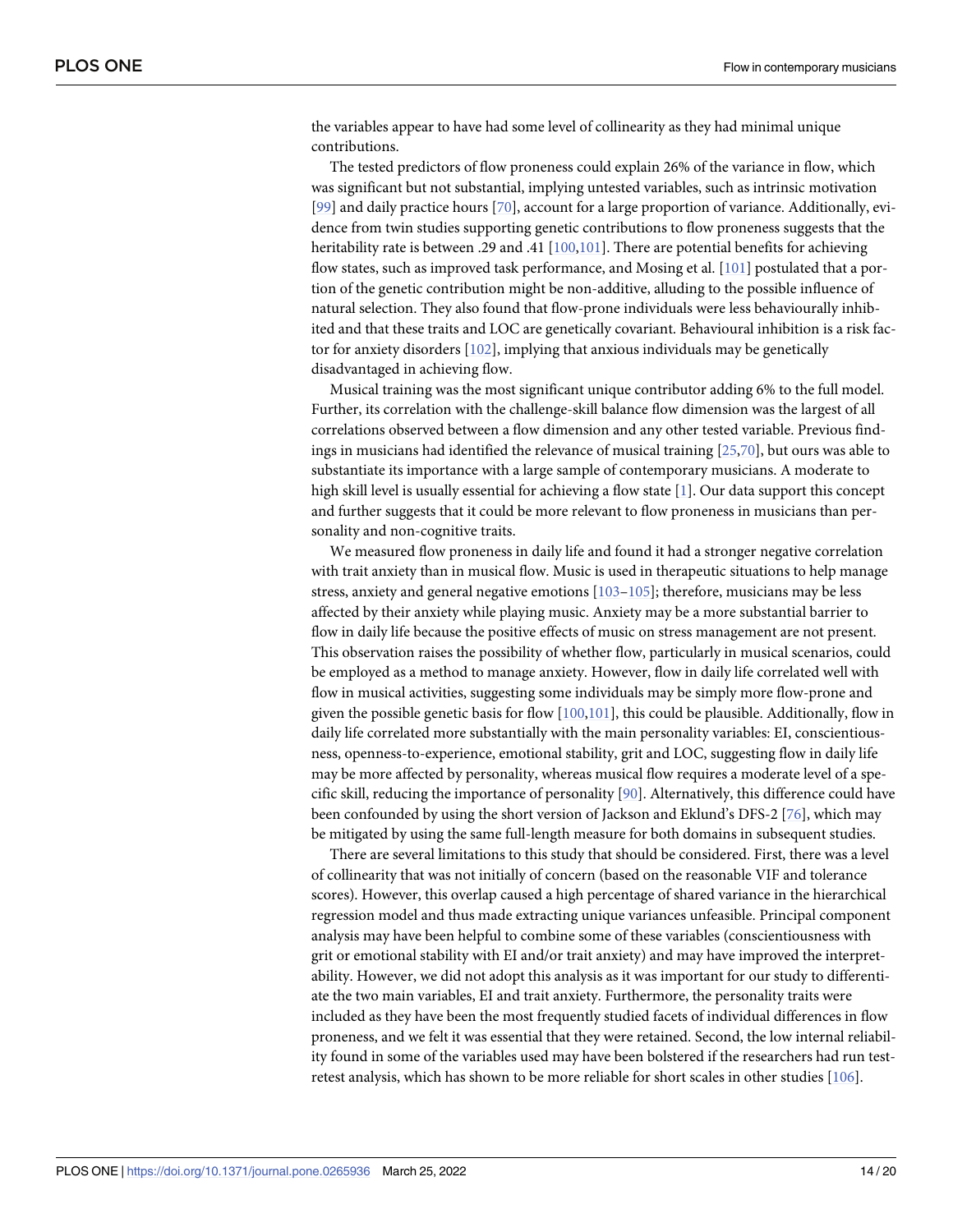<span id="page-14-0"></span>Additionally, the lack of state anxiety data in this study meant that some of the findings could not be compared with previous research on flow in musicians [[25](#page-15-0)–[27](#page-15-0)[,90\]](#page-18-0).

However, these findings have provided an exciting foundation for future studies. The relationship between anxiety, EI and flow may change over time. Evidence suggests it is possible to modify trait anxiety [\[107](#page-19-0),[108\]](#page-19-0) and therefore flow proneness may improve if the causal pathway is found to be in this direction. Indeed, there are recent suggestions that increasing flow proneness may be an effective tool to reduce MPA [\[89,90\]](#page-18-0); therefore, a similar theory could be applied to reducing general levels of anxiety. Equally, managing anxiety through other means such as mindfulness or improving attention regulation [\[109\]](#page-19-0) may increase flow proneness. In addition, ability EI may also be enhanced [\[95\]](#page-18-0), which could induce changes in flow, although how this applies to trait EI should be carefully considered. Ultimately, identifying meaningful routes for improving flow proneness through experimental research may have significant beneficial outcomes, such as improving performance and increasing general wellbeing. It may also contribute to mental health research by establishing an effective, inexpensive, and drug-free method to manage anxiety.

In conclusion, this research has identified several individual differences in flow proneness in contemporary musicians, corroborated previous findings with a large cross-sectional dataset and unveiled an essential interaction between trait anxiety and EI. Flow proneness in musical scenarios is partially explained by high EI, openness-to-experience, conscientiousness, emotional stability, internal LOC, grit and musical training. Trait anxiety did not contribute significantly to the hierarchical model; however, moderation analysis indicated that high trait anxiety might limit flow proneness, even in the presence of high EI. Though future research is needed to establish a causal connection between dispositional traits and flow proneness, this study suggests that some contemporary musicians may have an inherent advantage over others in experiencing more flow.

## **Author Contributions**

**Conceptualization:** Amy Rakei, Jasmine Tan, Joydeep Bhattacharya.

**Data curation:** Amy Rakei.

**Formal analysis:** Amy Rakei.

**Investigation:** Amy Rakei.

**Methodology:** Amy Rakei, Jasmine Tan, Joydeep Bhattacharya.

**Project administration:** Amy Rakei.

**Software:** Amy Rakei.

**Supervision:** Joydeep Bhattacharya.

**Visualization:** Amy Rakei.

**Writing – original draft:** Amy Rakei.

**Writing – review & editing:** Amy Rakei, Jasmine Tan, Joydeep Bhattacharya.

#### **References**

- **[1.](#page-13-0)** Csikszentmihalyi M. Flow: The psychology of optimal experience. Nachdr. New York: Harper [and] Row; 1990. 303. (Harper Perennial Modern Classics). [https://doi.org/10.1080/J003v06n04\\_03](https://doi.org/10.1080/J003v06n04%5F03) PMID: [23931136](http://www.ncbi.nlm.nih.gov/pubmed/23931136)
- **[2.](#page-0-0)** Maslow AH. Music education and peak experience. Music Educators Journal. 1968 Feb 1; 54(6):72– 171.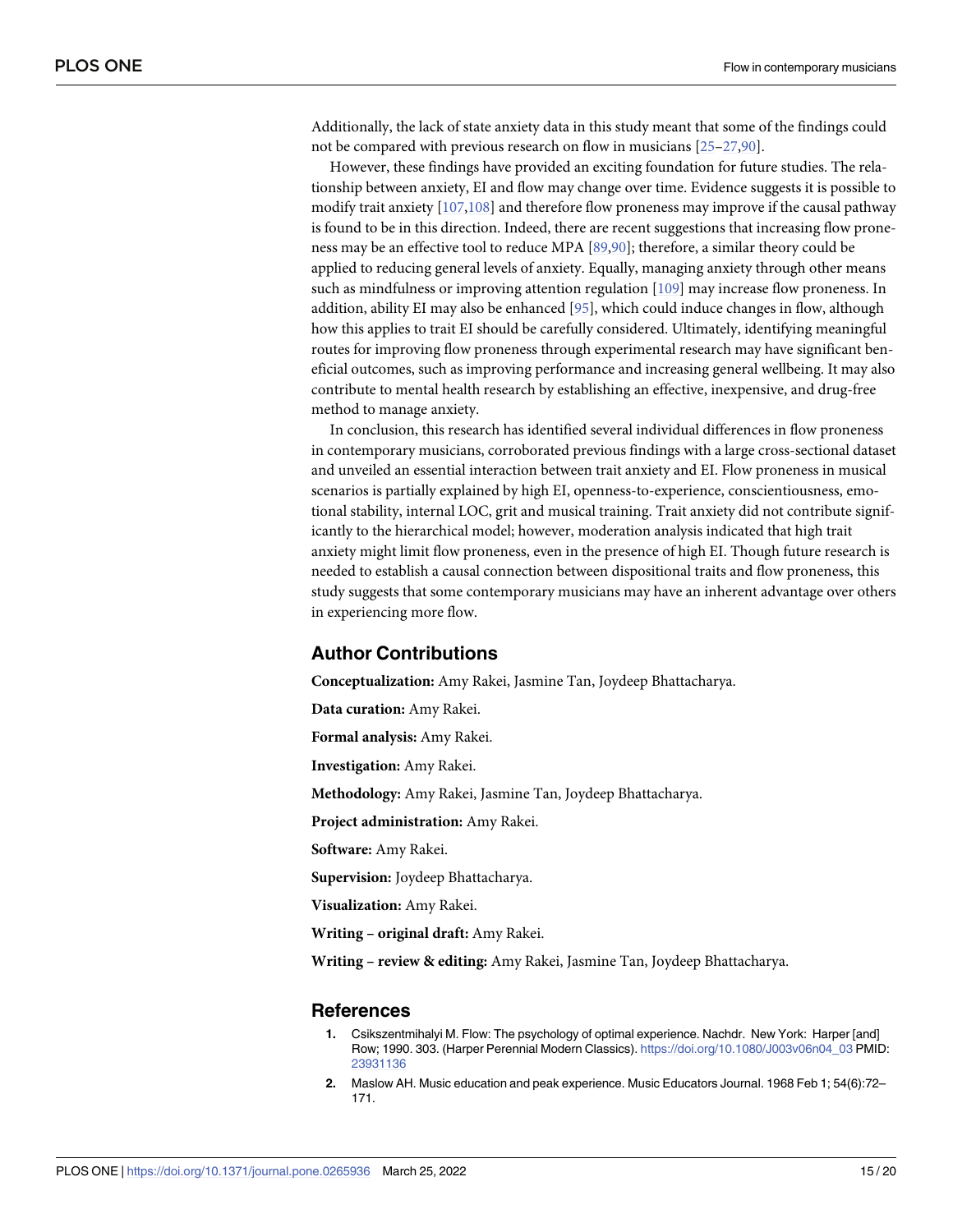- <span id="page-15-0"></span>**[3.](#page-0-0)** van der Linden D, Tops M, Bakker AB. Go with the flow: A neuroscientific view on being fully engaged. European Journal of Neuroscience. 2020; 53(4):947–63. <https://doi.org/10.1111/ejn.15014> PMID: [33084102](http://www.ncbi.nlm.nih.gov/pubmed/33084102)
- **[4.](#page-0-0)** Engeser S, Rheinberg F. Flow, performance and moderators of challenge-skill balance. Motivation and Emotion. 2008; 32(3):158–72.
- **[5.](#page-0-0)** Fullagar CJ, Kelloway EK. Flow at work: An experience sampling approach. Journal of Occupational and Organizational Psychology. 2009; 82(3):595–615.
- **[6.](#page-0-0)** Asakawa K. Flow experience, culture, and well-being: How do autotelic Japanese college students feel, behave, and think in their daily lives? J Happiness Stud. 2010 Apr 1; 11(2):205–23.
- **[7.](#page-1-0)** Csikszentmihalyi M. Beyond boredom and anxiety. San Francisco, CA, US: Jossey-Bass; 1975. (Beyond boredom and anxiety).
- **[8.](#page-1-0)** Chirico A, Serino S, Cipresso P, Gaggioli A, Riva G. When music "flows". State and trait in musical performance, composition and listening: a systematic review. Front Psychol [Internet]. 2015 [cited 2020 Nov 4];6. Available from: [https://www.frontiersin.org/articles/10.3389/fpsyg.2015.00906/full.](https://www.frontiersin.org/articles/10.3389/fpsyg.2015.00906/full) [https://](https://doi.org/10.3389/fpsyg.2015.00906) [doi.org/10.3389/fpsyg.2015.00906](https://doi.org/10.3389/fpsyg.2015.00906) PMID: [26175709](http://www.ncbi.nlm.nih.gov/pubmed/26175709)
- **[9.](#page-3-0)** Csikszentmihalyi M. Finding flow: the psychology of engagement with everyday life. 1. ed., [Nachdr.]. New York, NY: BasicBooks; 1997. 181. (MasterMinds).
- **[10.](#page-1-0)** Csikszentmihalyi M. Flow: the classic work on how to achieve happiness. Rev. ed. London: Rider; 2002. 303. <https://doi.org/10.1038/scientificamerican0202-74> PMID: [11828703](http://www.ncbi.nlm.nih.gov/pubmed/11828703)
- **[11.](#page-6-0)** Sinnamon S, Moran A, O'Connell M. Flow among musicians: Measuring peak experiences of student performers. Journal of Research in Music Education. 2012 Apr 1; 60(1):6–25.
- **[12.](#page-6-0)** Wrigley WJ, Emmerson SB. The experience of the flow state in live music performance. Psychology of Music. 2013 May 1; 41(3):292–305.
- **[13.](#page-1-0)** Forbes M. Giving voice to jazz singers' experiences of flow in improvisation. Psychology of Music. 2021 Jul 1; 49(4):789–803.
- [14.](#page-1-0) Fritz BS, Avsec A. The experience of flow and subjective well-being of music students. Psihološka Obzorja/Horizons of Psychology. 2007; 16(2):5–17.
- [15.](#page-1-0) Wesseldijk LW, Ullén F, Mosing MA. The effects of playing music on mental health outcomes. Sci Rep. 2019 Aug 30; 9(1):12606. <https://doi.org/10.1038/s41598-019-49099-9> PMID: [31471550](http://www.ncbi.nlm.nih.gov/pubmed/31471550)
- **[16.](#page-12-0)** Gross S, Musgrave G. Can music make you sick? Measuring the price of musical ambition [Internet]. London: University of Westminster Press; 2020 [cited 2021 Jul 28]. 200 p. Available from: [https://](https://www.uwestminsterpress.co.uk/site/books/m/10.16997/book43/) [www.uwestminsterpress.co.uk/site/books/m/10.16997/book43/](https://www.uwestminsterpress.co.uk/site/books/m/10.16997/book43/).
- **[17.](#page-1-0)** Gillespie W, Myors B. Personality of rock musicians. Psychology of Music. 2000 Oct 1; 28(2):154–65.
- **[18.](#page-8-0)** Wills GI. A personality study of musicians working in the popular field. Personality and Individual Differences. 1984; 5(3):359–60.
- **[19.](#page-1-0)** Sternbach DJ. Musicians: A neglected working population in crisis. In: Organizational risk factors for job stress. Washington, DC, US: American Psychological Association; 1995. p. 283–302.
- **[20.](#page-1-0)** Steptoe A, Fidler H. Stage fright in orchestral musicians: A study of cognitive and behavioural strategies in performance anxiety. British Journal of Psychology. 1987; 78(2):241-9. [https://doi.org/10.](https://doi.org/10.1111/j.2044-8295.1987.tb02243.x) [1111/j.2044-8295.1987.tb02243.x](https://doi.org/10.1111/j.2044-8295.1987.tb02243.x) PMID: [3594093](http://www.ncbi.nlm.nih.gov/pubmed/3594093)
- **[21.](#page-1-0)** Nordahl H, Hjemdal O, Hagen R, Nordahl HM, Wells A. What lies beneath trait-anxiety? Testing the self-regulatory executive function model of vulnerability. Front Psychol. 2019; 10:122. [https://doi.org/](https://doi.org/10.3389/fpsyg.2019.00122) [10.3389/fpsyg.2019.00122](https://doi.org/10.3389/fpsyg.2019.00122) PMID: [30804834](http://www.ncbi.nlm.nih.gov/pubmed/30804834)
- **[22.](#page-6-0)** Spielberger C, Gorsuch R, Lushene R, Vagg P, Jacobs G. Manual for the State-Trait Anxiety Inventory (Form Y1 –Y2). Vol. IV, Palo Alto, CA: Consulting Psychologists Press; 1983.
- **[23.](#page-1-0)** Kenny DT, Davis P, Oates J. Music performance anxiety and occupational stress amongst opera chorus artists and their relationship with state and trait anxiety and perfectionism. J Anxiety Disord. 2004; 18(6):757–77. <https://doi.org/10.1016/j.janxdis.2003.09.004> PMID: [15474851](http://www.ncbi.nlm.nih.gov/pubmed/15474851)
- **[24.](#page-1-0)** Saviola F, Pappaianni E, Monti A, Grecucci A, Jovicich J, De Pisapia N. Trait and state anxiety are mapped differently in the human brain. Scientific Reports. 2020 Jul 6; 10(1):11112. [https://doi.org/10.](https://doi.org/10.1038/s41598-020-68008-z) [1038/s41598-020-68008-z](https://doi.org/10.1038/s41598-020-68008-z) PMID: [32632158](http://www.ncbi.nlm.nih.gov/pubmed/32632158)
- **[25.](#page-11-0)** Cohen S, Bodner E. The relationship between flow and music performance anxiety amongst professional classical orchestral musicians. Psychology of Music. 2018 May 1; 47(3):420–35.
- **26.** Cohen S, Bodner E. Flow and music performance anxiety: The influence of contextual and background variables. Musicae Scientiae. 2019 Apr 2;1029864919838600.
- **[27.](#page-1-0)** Fullagar CJ, Knight PA, Sovern HS. Challenge/skill balance, flow, and performance anxiety. Applied Psychology: An International Review. 2013; 62(2):236–59.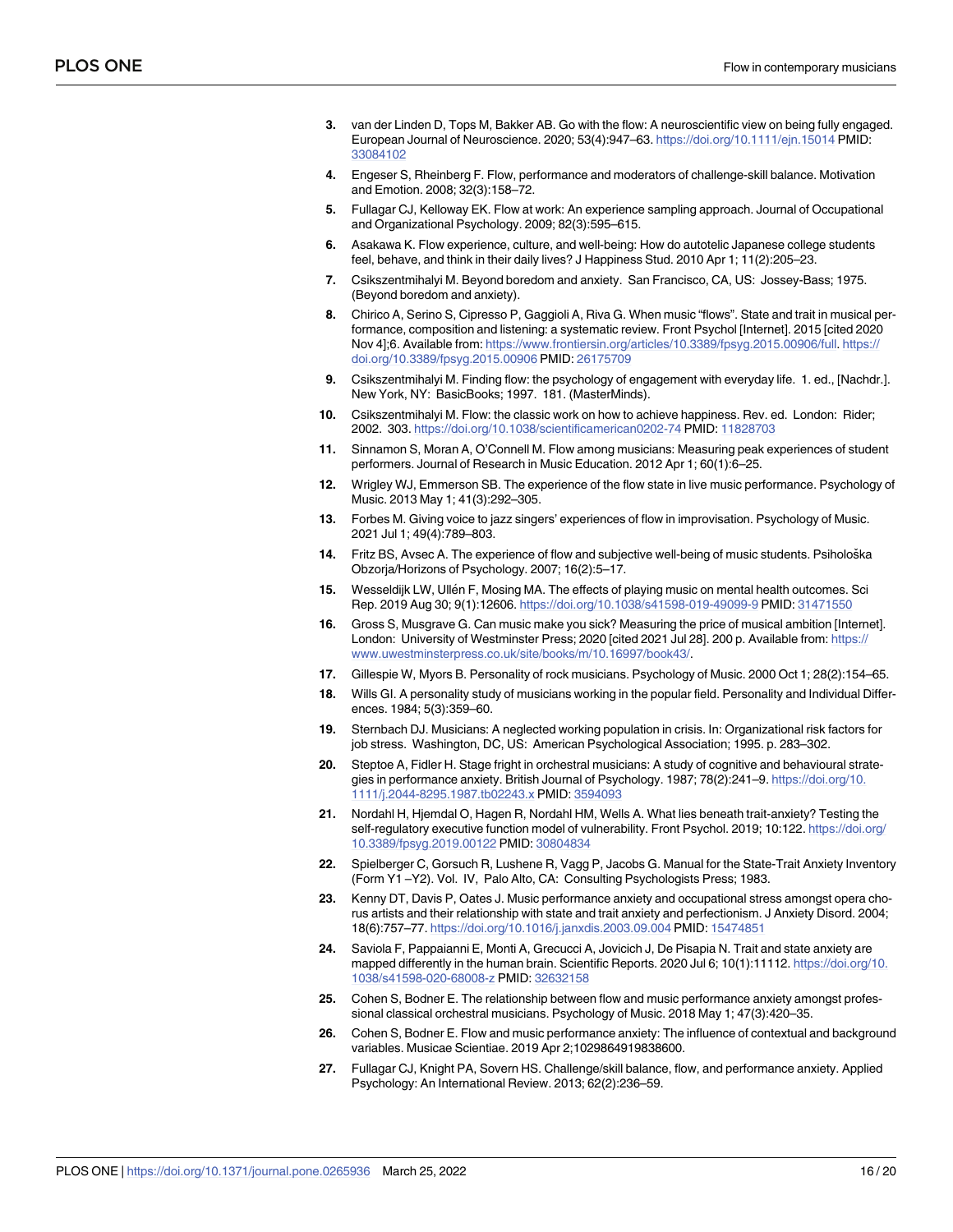- <span id="page-16-0"></span>**[28.](#page-1-0)** Liston M, Frost AAM, Mohr PB. The Prediction of Musical Performance Anxiety. Medical Problems of Performing Artists. 2003 Sep 1; 18(3):120–5.
- **29.** Smith AJ, Rickard NS. Prediction of Music Performance Anxiety via Personality and Trait Anxiety in Young Musicians. Australian Journal of Music Education. (1):3–12.
- **[30.](#page-1-0)** Taborsky C. Musical Performance Anxiety: A Review of Literature. Update: Applications of Research in Music Education. 2007 Nov 1; 26(1):15–25.
- **[31.](#page-1-0)** Kenny D, Osborne M. Music performance anxiety: New insights from young musicians. Advances in Cognitive Psychology. 2006 Jan 1; 2.
- **[32.](#page-12-0)** Jackson SA, Ford SK, Kimiecik JC, Marsh HW. Psychological correlates of flow in sport. Journal of Sport and Exercise Psychology. 1998 Dec 1; 20(4):358–78.
- **[33.](#page-1-0)** Srinivasan N, Gingras B. Emotional intelligence predicts individual differences in proneness for flow among musicians: the role of control and distributed attention. Front Psychol. 2014 Jun 17; 5:608. <https://doi.org/10.3389/fpsyg.2014.00608> PMID: [24987386](http://www.ncbi.nlm.nih.gov/pubmed/24987386)
- **[34.](#page-1-0)** Salovey P, Mayer J, Caruso D, Yoo SH. The positive psychology of emotional intelligence. The Oxford Handbook of Positive Psychology, (2 Ed). 2012 Jan 1; 159.
- **[35.](#page-1-0)** Petrides KV, Pita R, Kokkinaki F. The location of trait emotional intelligence in personality factor space. Br J Psychol. 2007 May; 98(Pt 2):273–89. <https://doi.org/10.1348/000712606X120618> PMID: [17456273](http://www.ncbi.nlm.nih.gov/pubmed/17456273)
- **[36.](#page-6-0)** Petrides KV. Psychometric properties of the Trait Emotional Intelligence Questionnaire (TEIQue). In: Parker JDA, Saklofske DH, Stough C, editors. Assessing Emotional Intelligence. Boston, MA: Springer US; 2009. p. 85–101. (The Springer Series on Human Exceptionality).
- **[37.](#page-3-0)** Marin M, Bhattacharya J. Getting into the musical zone: Trait emotional intelligence and amount of practice predict flow in pianists. Frontiers in psychology. 2013 Nov 22; 4:853. [https://doi.org/10.3389/](https://doi.org/10.3389/fpsyg.2013.00853) [fpsyg.2013.00853](https://doi.org/10.3389/fpsyg.2013.00853) PMID: [24319434](http://www.ncbi.nlm.nih.gov/pubmed/24319434)
- **[38.](#page-3-0)** O'Neill S. Flow theory and the development of musical performance skills. Bulletin of the Council for Research in Music Education. 1999;(141):129–34.
- **[39.](#page-2-0)** Juslin PN, Sloboda JA. Music and emotion. In: The psychology of music, 3rd ed. San Diego, CA US: Elsevier Academic Press; 2013. p. 583–645.
- **[40.](#page-2-0)** Petrides KV, Niven L, Mouskounti T. The trait emotional intelligence of ballet dancers and musicians. Psicothema. 2006; 18(Suppl):101–7. PMID: [17295965](http://www.ncbi.nlm.nih.gov/pubmed/17295965)
- **[41.](#page-12-0)** Fernández-Berrocal P, Alcaide R, Extremera N, Pizarro D. The role of emotional intelligence in anxiety and depression among adolescents. Individual Differences Research. 2006 Mar 1; 4:16–27.
- **[42.](#page-2-0)** Cejudo J, Rodrigo-Ruiz D, López-Delgado ML, Losada L. Emotional intelligence and its relationship with levels of social anxiety and stress in adolescents. International Journal of Environmental Research and Public Health. 2018 Jun; 15(6):1073. <https://doi.org/10.3390/ijerph15061073> PMID: [29799465](http://www.ncbi.nlm.nih.gov/pubmed/29799465)
- **[43.](#page-2-0)** Lizeretti NP, Extremera N. Emotional intelligence and clinical symptoms in outpatients with generalized anxiety disorder (GAD). Psychiatr Q. 2011 Sep 1; 82(3):253–60. [https://doi.org/10.1007/s11126-](https://doi.org/10.1007/s11126-011-9167-1) [011-9167-1](https://doi.org/10.1007/s11126-011-9167-1) PMID: [21279686](http://www.ncbi.nlm.nih.gov/pubmed/21279686)
- **[44.](#page-2-0)** Peña-Sarrionandia A, Mikolajczak M, Gross JJ. Integrating emotion regulation and emotional intelligence traditions: a meta-analysis. Front Psychol. 2015 Feb 24; 6:160. [https://doi.org/10.3389/fpsyg.](https://doi.org/10.3389/fpsyg.2015.00160) [2015.00160](https://doi.org/10.3389/fpsyg.2015.00160) PMID: [25759676](http://www.ncbi.nlm.nih.gov/pubmed/25759676)
- **[45.](#page-2-0)** Lamont A. Emotion, engagement and meaning in strong experiences of music performance. Psychology of Music. 2012 Sep 1; 40(5):574–94.
- **[46.](#page-2-0)** Bishop SJ. Trait anxiety and impoverished prefrontal control of attention. Nat Neurosci. 2009 Jan; 12 (1):92–8. <https://doi.org/10.1038/nn.2242> PMID: [19079249](http://www.ncbi.nlm.nih.gov/pubmed/19079249)
- **[47.](#page-2-0)** de Manzano Ö, Cervenka S, Jucaite A, Hellenäs O, Farde L, Ullén F. Individual differences in the proneness to have flow experiences are linked to dopamine D2-receptor availability in the dorsal striatum. NeuroImage. 2013 Feb 15; 67:1–6. <https://doi.org/10.1016/j.neuroimage.2012.10.072> PMID: [23128075](http://www.ncbi.nlm.nih.gov/pubmed/23128075)
- [48.](#page-4-0) Ullén F, de Manzano Ö, Almeida R, Magnusson PKE, Pedersen NL, Nakamura J, Csíkszentmihályi M, Madison G. Proneness for psychological flow in everyday life: Associations with personality and intelligence. Personality and Individual Differences. 2012 Jan 1; 52(2):167–72.
- **[49.](#page-2-0)** Johnson JA, Keiser HN, Skarin EM, Ross SR. The Dispositional Flow Scale–2 as a measure of autotelic personality: An examination of criterion-related validity. Journal of Personality Assessment. 2014 Jul 4; 96(4):465–70. <https://doi.org/10.1080/00223891.2014.891524> PMID: [24624959](http://www.ncbi.nlm.nih.gov/pubmed/24624959)
- **[50.](#page-2-0)** Hahn S, Buttaccio D, Hahn J, Lee T. Personality and attention: Levels of neuroticism and extraversion can predict attentional performance during a change detection task. Quarterly journal of experimental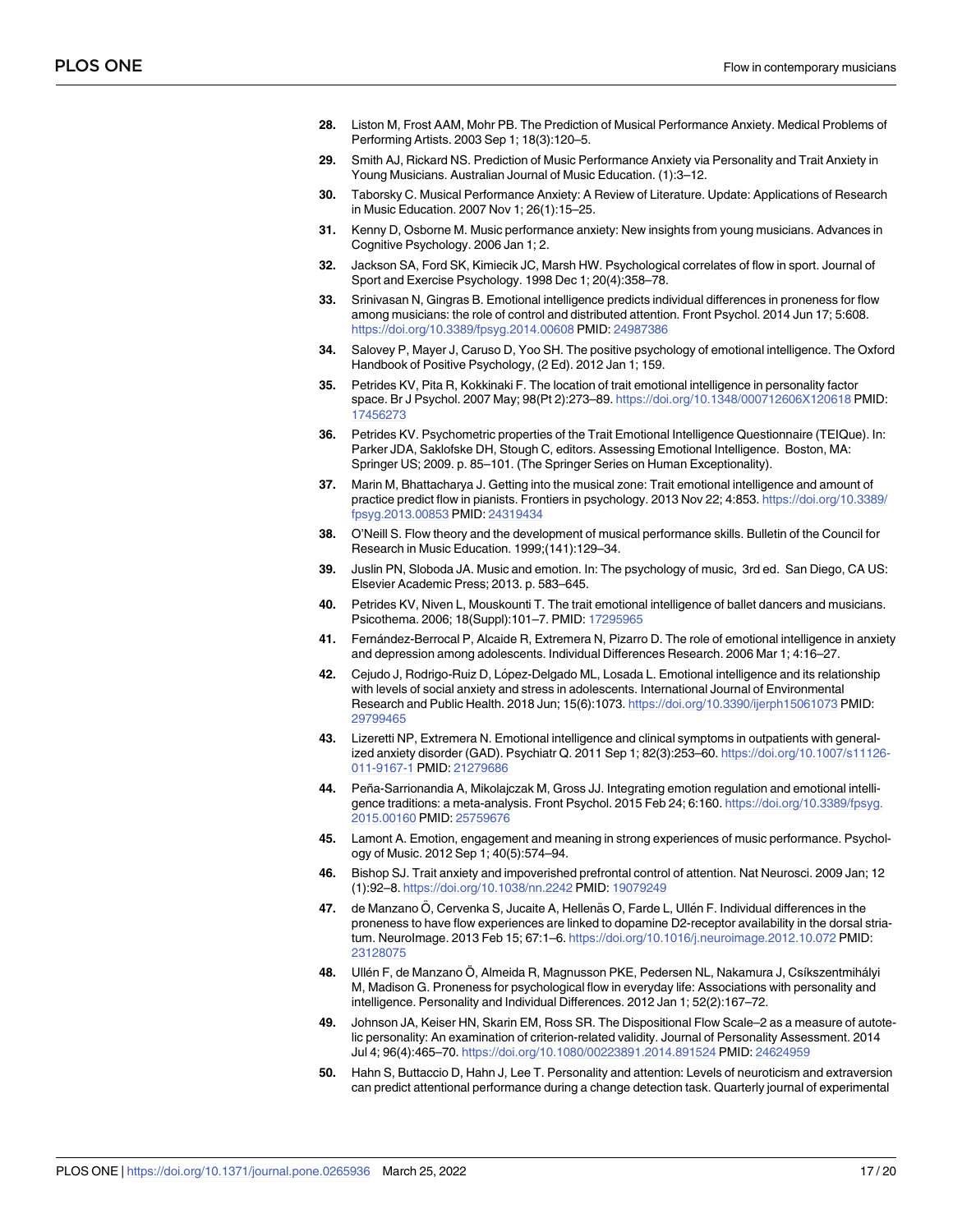psychology (2006). 2015 Mar 24; 68:1–18. <https://doi.org/10.1080/17470218.2015.1032986> PMID: [25801545](http://www.ncbi.nlm.nih.gov/pubmed/25801545)

- <span id="page-17-0"></span>**[51.](#page-2-0)** Robison MK, Gath KI, Unsworth N. The neurotic wandering mind: An individual differences investigation of neuroticism, mind-wandering, and executive control. Quarterly Journal of Experimental Psychology. 2017 Apr 1; 70(4):649–63.
- **[52.](#page-2-0)** Keller J, Bless H. Flow and regulatory compatibility: An experimental approach to the flow model of intrinsic motivation. Pers Soc Psychol Bull. 2008 Feb 1; 34(2):196–209. [https://doi.org/10.1177/](https://doi.org/10.1177/0146167207310026) [0146167207310026](https://doi.org/10.1177/0146167207310026) PMID: [18212330](http://www.ncbi.nlm.nih.gov/pubmed/18212330)
- **[53.](#page-2-0)** Kobylińska D, Zajenkowski M, Lewczuk K, Jankowski KS, Marchlewska M. The mediational role of emotion regulation in the relationship between personality and subjective well-being. Curr Psychol [Internet]. 2020 Jul 14 [cited 2021 Aug 4]; Available from: [https://doi.org/10.1007/s12144-020-00861-](https://doi.org/10.1007/s12144-020-00861-7) [7](https://doi.org/10.1007/s12144-020-00861-7).
- **[54.](#page-2-0)** Blasi G, Bianco LL, Taurisano P, Gelao B, Romano R, Fazio L, et al. Functional variation of the dopamine D2 receptor gene is associated with emotional control as well as brain activity and connectivity during emotion processing in humans. J Neurosci. 2009 Nov 25; 29(47):14812–9. [https://doi.org/10.](https://doi.org/10.1523/JNEUROSCI.3609-09.2009) [1523/JNEUROSCI.3609-09.2009](https://doi.org/10.1523/JNEUROSCI.3609-09.2009) PMID: [19940176](http://www.ncbi.nlm.nih.gov/pubmed/19940176)
- **[55.](#page-2-0)** Bassi M, Steca P, Monzani D, Greco A, Fave AD. Personality and optimal experience in adolescence: Implications for well-being and development. Journal of Happiness Studies: An Interdisciplinary Forum on Subjective Well-Being. 2014; 15(4):829–43.
- **[56.](#page-3-0)** Olčar D. Personality traits as predictors of domain specific flow proneness. The European Proceedings of Social and Behavioural Sciences EpSBS. 2019; 72:86–99.
- **[57.](#page-2-0)** Paunonen SV, Haddock G, Forsterling F, Keinonen M. Broad versus narrow personality measures and the prediction of behaviour across cultures. Eur J Pers. 2003 Nov 1; 17(6):413–33.
- **[58.](#page-2-0)** Thomas KS, Silvia PJ, Nusbaum EC, Beaty RE, Hodges DA. Openness to experience and auditory discrimination ability in music: An investment approach. Psychology of Music. 2016 Jul 1; 44(4):792– 801.
- **[59.](#page-2-0)** Csikszentmihalyi M, Rathunde K. The measurement of flow in everyday life: Toward a theory of emergent motivation. In: Nebraska Symposium on Motivation, 1992: Developmental perspectives on motivation. Lincoln, NE, US: University of Nebraska Press; 1993. p. 57–97. (Current theory and research in motivation, Vol. 40). <https://doi.org/10.1002/9780470514498.ch12> PMID: [8168365](http://www.ncbi.nlm.nih.gov/pubmed/8168365)
- **[60.](#page-2-0)** Csikszentmihalyi M, Nakamura J. Effortless attention in everyday life: A systematic phenomenology. In: Effortless attention: A new perspective in the cognitive science of attention and action. Cambridge, MA, US: MIT Press; 2010. p. 179–89.
- **[61.](#page-3-0)** Ross S, Keiser H. Autotelic personality through a five-factor lens: Individual differences in flow-propensity. Personality and Individual Differences. 2014 Mar 1; 59:3–8.
- 62. Polat B. Differenzielle Unterschiede des Flow-Erlebens beim musikalischen Üben: Bachelorarbeit. epubli; 2013. 45.
- **63.** Heller K, Bullerjahn C, von Georgi R. The Relationship Between Personality Traits, Flow-Experience, and Different Aspects of Practice Behavior of Amateur Vocal Students. Front Psychol. 2015 Dec 21; 6:1901. <https://doi.org/10.3389/fpsyg.2015.01901> PMID: [26733904](http://www.ncbi.nlm.nih.gov/pubmed/26733904)
- **[64.](#page-3-0)** Marty-Dugas J, Smilek D. Deep, effortless concentration: re-examining the flow concept and exploring relations with inattention, absorption, and personality. Psychological Research. 2019 Nov 1; 83 (8):1760–77. <https://doi.org/10.1007/s00426-018-1031-6> PMID: [29948186](http://www.ncbi.nlm.nih.gov/pubmed/29948186)
- **[65.](#page-3-0)** Taylor CM, Schepers JM, Crous F. Locus of control in relation to flow. SA Journal of Industrial Psychology. 2006 Apr 23; 32(3):49–62.
- **[66.](#page-3-0)** Rotter JB. Generalized expectancies for internal versus external control of reinforcement. Psychological Monographs: General and Applied. 1966; 80(1):1–28. PMID: [5340840](http://www.ncbi.nlm.nih.gov/pubmed/5340840)
- **[67.](#page-3-0)** Pu J, Hou H, Ma R. The mediating effects of self-esteem and trait anxiety mediate on the impact of locus of control on subjective well-being. Curr Psychol. 2017 Mar 1; 36(1):167–73.
- **[68.](#page-6-0)** Keller J, Blomann F. Locus of control and the flow experience: An experimental analysis. Eur J Pers. 2008 Nov 1; 22(7):589–607.
- **[69.](#page-3-0)** Hille A, Schupp J. How learning a musical instrument affects the development of skills. Economics of Education Review. 2015 Feb 1; 44:56–82.
- **[70.](#page-3-0)** Tan J, Yap K, Bhattacharya J. What does it take to flow? Investigating links between grit, growth mindset, and flow in musicians. Music & Science. 2021 Jan 1; 4:2059204321989529.
- **[71.](#page-6-0)** Duckworth AL, Peterson C, Matthews MD, Kelly DR. Grit: Perseverance and passion for long-term goals. Journal of Personality and Social Psychology. 2007; 9:1087–101. [https://doi.org/10.1037/0022-](https://doi.org/10.1037/0022-3514.92.6.1087) [3514.92.6.1087](https://doi.org/10.1037/0022-3514.92.6.1087) PMID: [17547490](http://www.ncbi.nlm.nih.gov/pubmed/17547490)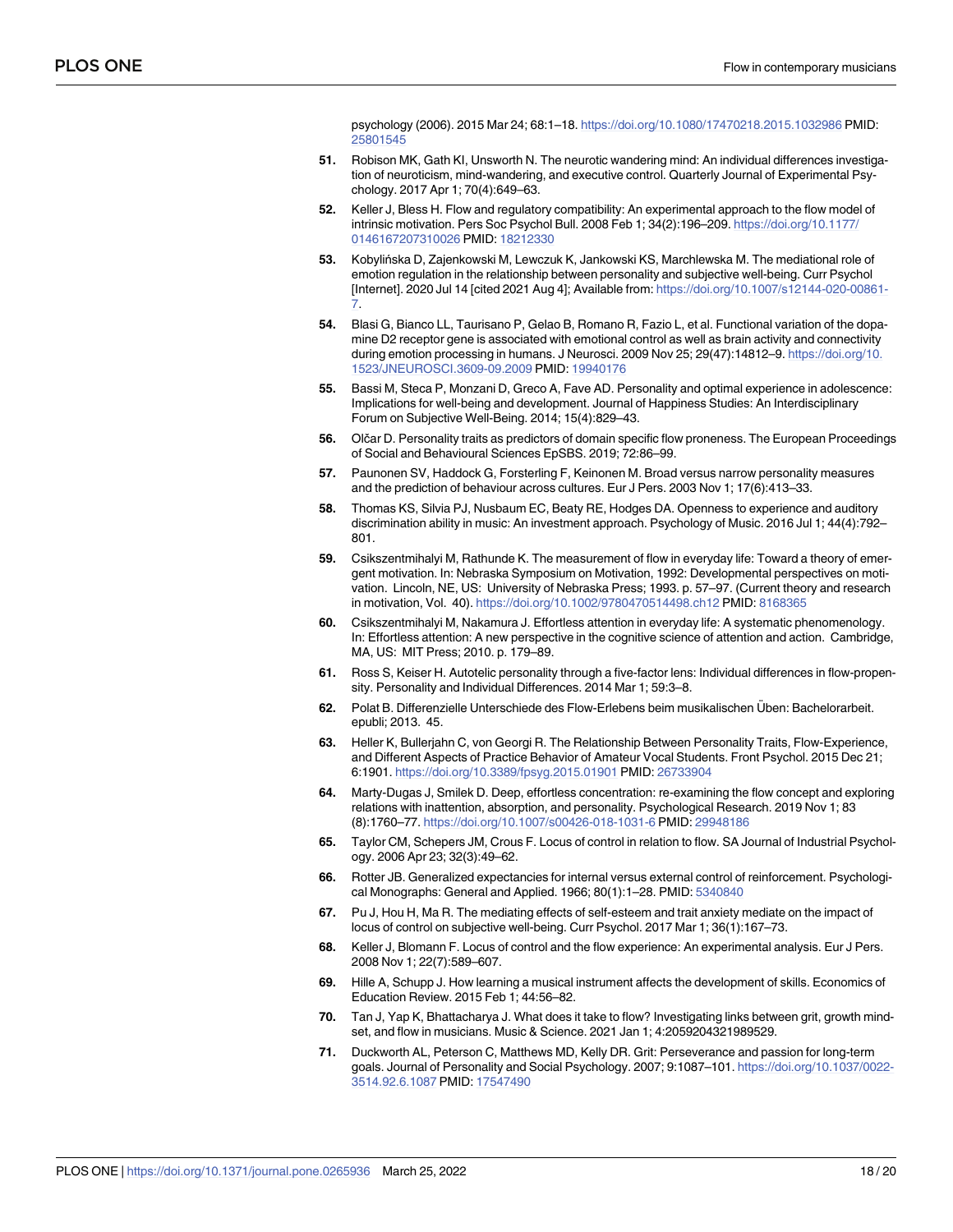- <span id="page-18-0"></span>**[72.](#page-3-0)** Dweck CS. Mindset: The new psychology of success. New York, NY, US: Random House; 2006. x, 276 p. (Mindset: The new psychology of success).
- **[73.](#page-3-0)** Green L. How popular musicians learn: A way ahead for music education. Ashgate Publishing, Ltd.; 2002. 251.
- [74.](#page-6-0) Müllensiefen D, Gingras B, Musil J, Stewart L. Measuring the facets of musicality: The Goldsmiths Musical Sophistication Index (Gold-MSI). Personality and Individual Differences. 2014 Apr; 60:S35.
- **[75.](#page-4-0)** Faul F, Erdfelder E, Lang A-G, Buchner A. G\*Power 3: A flexible statistical power analysis program for the social, behavioral, and biomedical sciences. Behavior Research Methods. 2007 May 1; 39 (2):175–91. <https://doi.org/10.3758/bf03193146> PMID: [17695343](http://www.ncbi.nlm.nih.gov/pubmed/17695343)
- **[76.](#page-13-0)** Jackson SA, Eklund RC. Assessing flow in physical activity: The Flow State Scale-2 and Dispositional Flow Scale-2. Journal of Sport & Exercise Psychology. 2002; 24(2):133–50.
- **[77.](#page-6-0)** Gosling SD, Rentfrow PJ, Swann WB. A very brief measure of the Big-Five personality domains. Journal of Research in Personality. 2003 Dec 1; 37(6):504–28.
- **[78.](#page-6-0)** Levenson H. Differentiating among internality, powerful others, and chance. In H. M. Lefcourt (Ed.),. Research with the locus of control construct. 1981;1:15–63.
- **[79.](#page-6-0)** Jackson S, Martin A, Eklund R. Long and short measures of flow: The construct validity of the FSS-2, DFS-2, and new brief counterparts. Journal of sport & exercise psychology. 2008 Nov 1; 30:561–87.
- **[80.](#page-7-0)** The jamovi project. jamovi [Internet]. 2021. Available from: [https://www.jamovi.org\)](https://www.jamovi.org).
- **[81.](#page-7-0)** Benjamini Y, Hochberg Y. Controlling the false discovery rate: A practical and powerful approach to multiple testing. Journal of the Royal Statistical Society: Series B (Methodological). 1995; 57(1):289– 300.
- **[82.](#page-8-0)** McDonald RP. Test theory: a unified treatment. Mahwah, N.J: L. Erlbaum Associates; 1999. 485.
- **[83.](#page-12-0)** Miksza P, Tan L. Predicting collegiate wind players' practice efficiency, flow, and self-efficacy for selfregulation: An exploratory study of relationships between teachers' instruction and students' practicing. Journal of Research in Music Education. 2015 Jul 1; 63(2):162–79.
- **[84.](#page-12-0)** Wood L, Birtel M, Alsawy S, Pyle M, Morrison A. Public perceptions of stigma towards people with schizophrenia, depression, and anxiety. Psychiatry Research. 2014 Dec 15; 220(1):604–8.
- **[85.](#page-12-0)** Kendrick MJ, Craig KD, Lawson DM, Davidson PO. Cognitive and behavioral therapy for musical-performance anxiety. J Consult Clin Psychol. 1982 Jun; 50(3):353–62. [https://doi.org/10.1037//0022-](https://doi.org/10.1037//0022-006x.50.3.353) [006x.50.3.353](https://doi.org/10.1037//0022-006x.50.3.353) PMID: [7096738](http://www.ncbi.nlm.nih.gov/pubmed/7096738)
- **86.** Sweeney GA, Horan JJ. Separate and combined effects of cue-controlled relaxation and cognitive restructuring in the treatment of musical performance anxiety. Journal of Counseling Psychology. 1982; 29(5):486–97.
- **87.** Clark DB, Agras WS. The assessment and treatment of performance anxiety in musicians. Am J Psychiatry. 1991 May; 148(5):598–605. <https://doi.org/10.1176/ajp.148.5.598> PMID: [2018160](http://www.ncbi.nlm.nih.gov/pubmed/2018160)
- **[88.](#page-12-0)** Chang J, Midlarsky E. Effects of meditation on music performance anxiety [Internet]. 2011 [cited 2021 Oct 20]. Available from: [https://www.semanticscholar.org/paper/Effects-of-meditation-on-music](https://www.semanticscholar.org/paper/Effects-of-meditation-on-music-performance-anxiety-Chang-Midlarsky/f5729d42f5934a911d8ad6026b5324a221148a5e)[performance-anxiety-Chang-Midlarsky/f5729d42f5934a911d8ad6026b5324a221148a5e.](https://www.semanticscholar.org/paper/Effects-of-meditation-on-music-performance-anxiety-Chang-Midlarsky/f5729d42f5934a911d8ad6026b5324a221148a5e)
- **[89.](#page-14-0)** Kenny DT. A systematic review of treatments for music performance anxiety. Anxiety, Stress, & Coping. 2005 Sep 1; 18(3):183–208.
- **[90.](#page-13-0)** Cohen S, Bodner E. Music performance skills: A two-pronged approach–facilitating optimal music performance and reducing music performance anxiety. Psychology of Music. 2019 Jul 1; 47(4):521–38.
- **[91.](#page-12-0)** Xie L, Chang C-N, Singh S. Emotional intelligence, voice and flow: a team-level study of work teams. Team Performance Management: An International Journal. 2021 Jan 1; 27(7/8):524–39.
- **[92.](#page-12-0)** Culver R, Yokomoto C. Optimum academic performance and its relation to emotional intelligence. In: FIE'99 Frontiers in Education 29th Annual Frontiers in Education Conference Designing the Future of Science and Engineering Education Conference Proceedings (IEEE Cat No99CH37011. 1999. p. 13B7/26-13B7/29 vol.3.
- **[93.](#page-12-0)** Serrat O. Understanding and developing emotional intelligence. In: Serrat O, editor. Knowledge Solutions: Tools, Methods, and Approaches to Drive Organizational Performance [Internet]. Singapore: Springer; 2017 [cited 2021 Aug 18]. p. 329–39. Available from: [https://doi.org/10.1007/978-981-10-](https://doi.org/10.1007/978-981-10-0983-9_37) [0983-9\\_37.](https://doi.org/10.1007/978-981-10-0983-9_37)
- **[94.](#page-12-0)** Fernández-Berrocal P, Extremera N. Emotional intelligence and emotional reactivity and recovery in laboratory context. Psicothema. 2006; 18(Suppl):72–8. PMID: [17295961](http://www.ncbi.nlm.nih.gov/pubmed/17295961)
- **[95.](#page-12-0)** Kotsou I, Mikolajczak M, Heeren A, Grégoire J, Leys C. Improving emotional intelligence: A systematic review of existing work and future challenges. Emotion Review. 2019 Apr 1; 11(2):151–65.
- **[96.](#page-12-0)** Cobb-Clark DA, Schurer S. The stability of big-five personality traits. Economics Letters. 2012 Apr 1; 115(1):11–5.